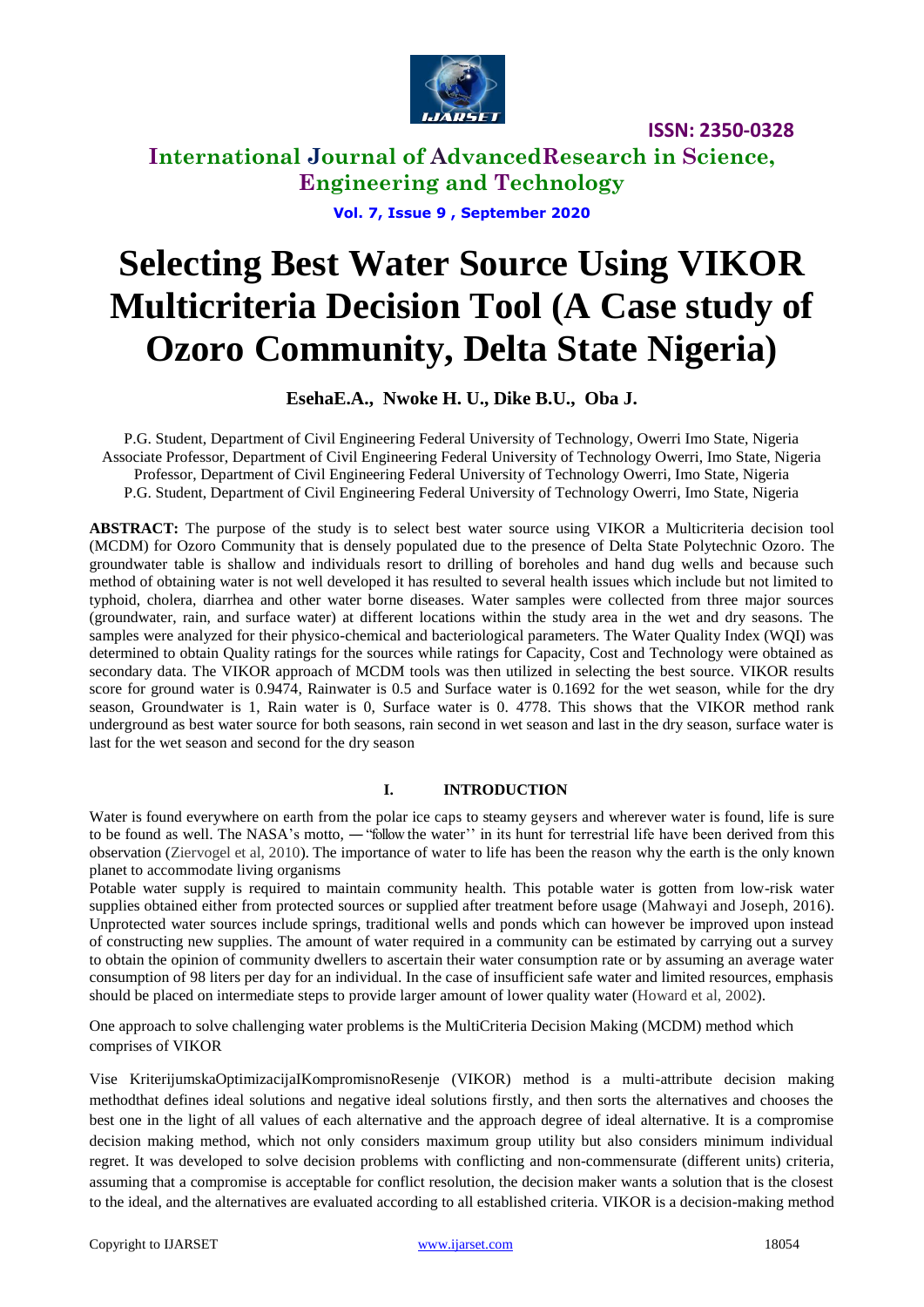

### **International Journal of AdvancedResearch in Science, Engineering and Technology**

#### **Vol. 7, Issue 9 , September 2020**

arising from linear programming (LP) metric aggregate function. Utilizing the MCDM will therefore give stakeholders in the water industry the best choice to make in choosing a water source for communities.

#### **II. SIGNIFICANCE**

This study will help stakeholders solve the problems associated with choosing an appropriate water source for Ozoro town which recently has been experiencing influx of people that has resulted to inefficiency of the available water supply system. The study of literature survey is presented in section III, Methodology is explained in section IV, section V covers results of the study, and section VI discusses Conclusion.

#### **III. LITERATURE SURVEY**

The Vikor method is a multicriteria decision making method which was first developed by SerafimOpricovic in his Ph.D. dissertation in 1979. It assumes compromise is acceptable for conflict resolution and the decision maker want a solution that is closest to the ideal by evaluating the alternative according to established criteria. It ranks the alternatives and determines the solution named compromise that is the closest to the ideal, (Mav et al, 2012). In order to solve the group decision making problems with ordinal interval preference information, a new decision method is proposed based on VIKOR method. The VIKOR method of compromise ranking determines a compromise solution, providing a maximum "group utility" for the "majority" and a minimum of an "individual regret" for the "opponent", which is an effective tool in multi-attribute decision making. By integrating the operational laws of ordinal interval and the concept of VIKOR method, the detail calculation steps are developed for the group decision making with ordinal interval preference information (Wanzhen, 2016).

VIKOR algorithm is based on modified fuzzy numbers stated as follows

**Step 1:** Express multi criteria decision making problem in the matrix format. There are m alternatives that can be defined as  $A_i$  (i = 1, 2... m) which will be evaluated based on the criteria selected that is  $C_i$  (j = 1, 2... n). Each criterion has five grade achievement g = 1, 2... 5. Subjective evaluation is done to determine the decision matrix  $X = \{x_{ijq}, i =$ 1, 2, ... ... ... ,  $n; g = 1, 2, \dots \dots ., 5$ .

Decision matrix can be expressed in Equation 1:

$$
X = A_2 \begin{bmatrix} c_1 & c_2 & \dots & c_n \\ A_1 \begin{bmatrix} x_{11} & x_{12} & \dots & x_{1n} \\ x_{21} & x_{22} & \dots & x_{2n} \\ \vdots & \vdots & \vdots & \vdots \\ A_M \end{bmatrix}, i = 1, 2, \dots \dots \dots, m; j = 1, 2, \dots \dots, n
$$
(1)  

$$
W = [w_1, w_2, \dots \dots, w_n]
$$
(2)

where  $A_1, A_2, ..., A_M$  are the alternatives to be chosen,  $C_1, C_2, ..., C_M$  are the evaluation criteria,  $x_{ij}$  is the rating of alternative  $A_i$  with respect to  $C_j$ ,  $w_j$  is the importance weight which the jth criterion holds. **Step 2:** Construct a fuzzy decision matrix.

The aggregated fuzzy rating  $x_{ijg}$  of alternatives with respect to trapezoidal fuzzy numbers is modification from the method of arithmetic weighted average and calculated using the following equations given in Equation 3 and 4 and Table 1

$$
\tilde{X} = \sum_{i=1}^{m} \sum_{j=1}^{n} \sum_{g=1}^{s} x_{ijg}, \ \mathcal{E}T_{Z}FN = [\widetilde{X}_{ij}]_{m \times n} = \begin{bmatrix} \widetilde{X}_{11} & \widetilde{X}_{12} & \cdots & \widetilde{X}_{1n} \\ \widetilde{X}_{21} & \widetilde{X}_{22} & \cdots & \widetilde{X}_{2n} \\ \vdots & \vdots & \vdots & \vdots \\ \widetilde{X}_{m1} & \widetilde{X}_{m2} & \cdots & \widetilde{X}_{mn} \end{bmatrix}
$$
(3)  

$$
\tilde{W} = [\widetilde{W}_{1}, \widetilde{W}_{2}, \dots \dots \dots \dots, \widetilde{W}_{n}]
$$
(4)

This method is mostly used in an aggregation process because of its simple and flexible operations and it fits well with the goals of the study.  $\widetilde{X_{ij}}$  and  $\widetilde{w}_j$  are linguistic variables denoted by trapezoidal fuzzy number where,  $\widetilde{X_{ij}}$  is the rating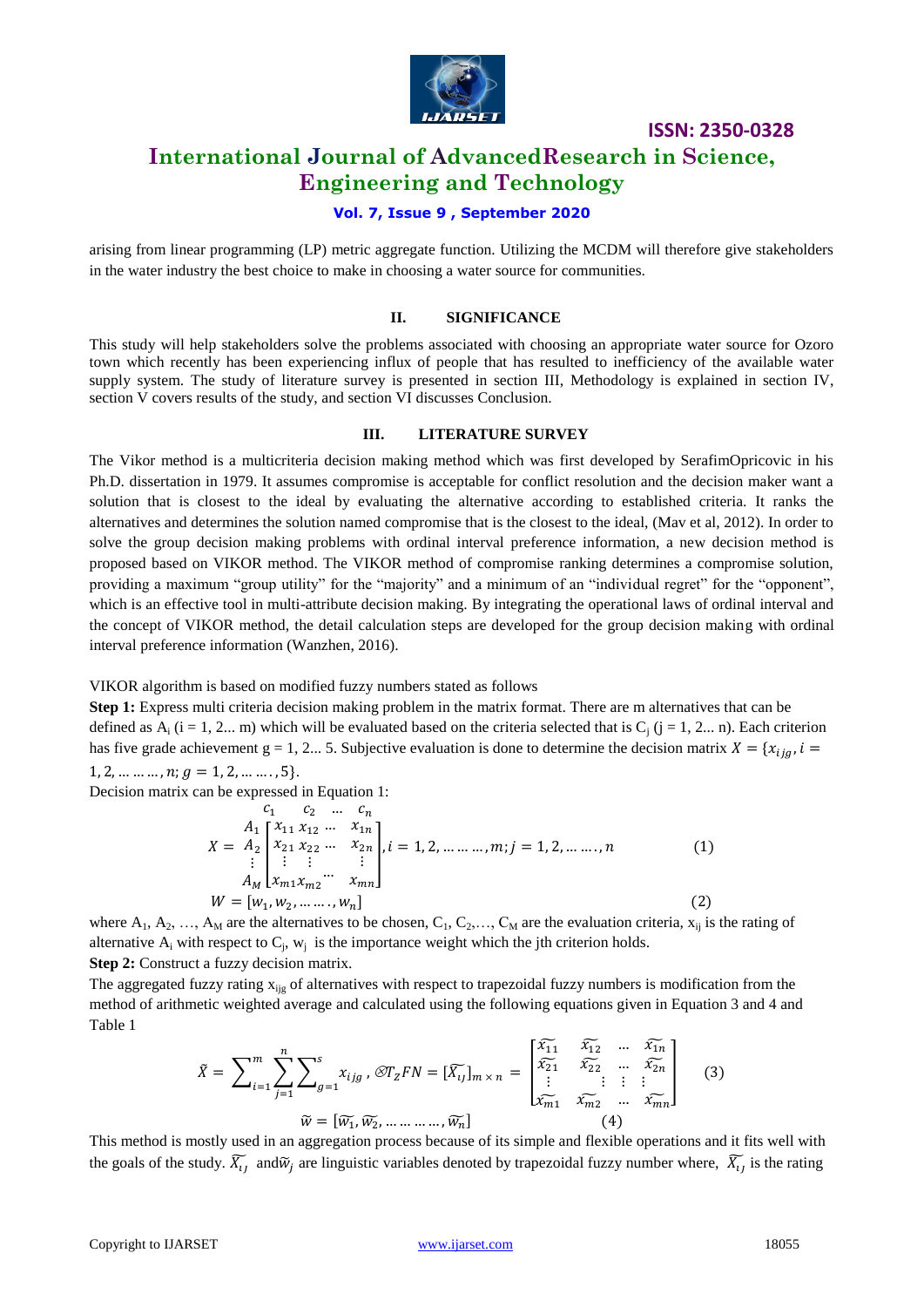

### **International Journal of AdvancedResearch in Science, Engineering and Technology**

#### **Vol. 7, Issue 9 , September 2020**

of alternative A<sub>j</sub> with respect to  $C_j$ ,  $\widetilde{w}_j$  is the importance weight of the jth criterion. A trapezoidal fuzzy number can be defined as  $\tilde{x}_{ij} = (\tilde{a}_{ij}, \tilde{b}_{ij}, \tilde{c}_{ij}, \tilde{d}_{ij})$ .

**Step 3:** Evaluate the fuzzy importance weight of criteria.

The fuzzy weighted values for each criterion will be determined based on the importance of each criterion. Degree of importance of each criterion depends on the burden borne by each alternative. Fuzzy importance of criteria is given in Equation 4 as;

$$
\widetilde{w_j} = \frac{\widetilde{S}_j}{\sum_{j=1}^n \widetilde{S}_j}
$$
\n<sup>(4)</sup>

 $\tilde{s}$  is the standard deviation value for the criterion C<sub>n</sub>. Standard deviation is given in Equation 5 as follows:

$$
\widetilde{s_j} = \sqrt{\frac{1}{M} \sum_{m=1}^{M} (\widetilde{x}_{mn} - \overline{\widetilde{x}}_n)^2}
$$
\n(5)

 $\tilde{x}_{mn} \frac{1}{n}$  $\frac{1}{M} \sum_{m=1}^{M} \tilde{x}_{mn}$ , 00  $\leq \widetilde{W}_j \leq 1$  and M = Total number of alternatives.

**Step 4:** Determine the fuzzy best value  $(x_i^*)$  and fuzzy worst value  $(x_i^-)$ 

$$
(x_j^*) = \max(\tilde{x}_{ij})
$$

$$
(x_j^-) = \min(\tilde{x}_{ij})
$$

**Step 5:** Compute the normalized fuzzy decision matrix. The normalized fuzzy decision matrix is calculated to ensure that each criterion value between 0 and 1, so that all the criteria are the standard and are comparable with each other. In this situation, VIKOR method is using linear normalization to stabilize. Linear normalization formula indicated (Equation 6) by the score  $\tilde{S}_t$  and  $\tilde{R}_t$  as follows:

$$
\widetilde{S}_t = \sum_{m=1}^{M} \widetilde{w}_j \left[ \frac{\widetilde{\mathbf{x}}_j^* - \widetilde{\mathbf{x}}_{ij}}{\widetilde{\mathbf{x}}_j^* - \widetilde{\mathbf{x}}_j} \right] \text{ and } \widetilde{R}_t = \max \left[ \widetilde{w}_j \left( \frac{\widetilde{\mathbf{x}}_j^* - \widetilde{\mathbf{x}}_{ij}}{\widetilde{\mathbf{x}}_j^* - \widetilde{\mathbf{x}}_j} \right) \right]
$$
(6)

**Step 6:** Compute the index VIKOR  $\widetilde{Q}$ 

$$
\widetilde{Q}_i = \nu \left( \frac{\widetilde{S}_i - \widetilde{S}^-}{\widetilde{S}^+ - \widetilde{S}^-} \right) + (1 - \nu) \left( \frac{\widetilde{R}_i - R^-}{\widetilde{R}^+ - R^-} \right) \tag{7}
$$

where,  $\tilde{S}^+$  = max  $\tilde{S}_i$ ,  $-\tilde{S}^-$  = min  $\tilde{S}_i$ 

 $\tilde{R}^+$  = max  $\tilde{R}_i$  ,

v is introduced as the weight in strategy of the maximum group utility.

From literature, it has been inferred that the VIKOR index value as given in Equation 6 above, is mostly taken as  $v =$ 0.5.

**Step 7:** Sorting the value of  $\tilde{S}$ ,  $\tilde{R}$ ,  $\tilde{Q}$  in ascending order. The best alternative in order of  $\tilde{Q}$  is the minimum possible value of  $\tilde{Q}$  based on merit points that was done in this study and symbolized  $A^{(1)}$ , with the second alternative referred to A<sup>(2)</sup> and so on until an alternative with the largest value of  $\tilde{Q}$  is expressed as A<sup>(m)</sup>.

**Step 8:** The alternatives A that are in the best position with the minimum value of will be proposed as the best alternatives in providing a compromise solution if and only if satisfy two conditions:

**C1:** Acceptable advantage

The alternative A accepted as the best advantages when the difference index VIKOR  $\tilde{Q}$  between alternative A<sup>(2)</sup> and  $A^{(1)}$  must be greater than or equal to the value of DQ, or in other words is as given in Equation 7 below;

$$
\widetilde{Q_{(A^{(1)})}} - \widetilde{Q_{(A^{(2)})}} \ge DQ = \frac{1}{M - 1} \tag{8}
$$

where, m is the number of alternatives.

**C2:** If condition one is not satisfied the result can also be considered valid if the best alternative is also ranked best by  $\tilde{S}$ and/or  $\tilde{O}$ .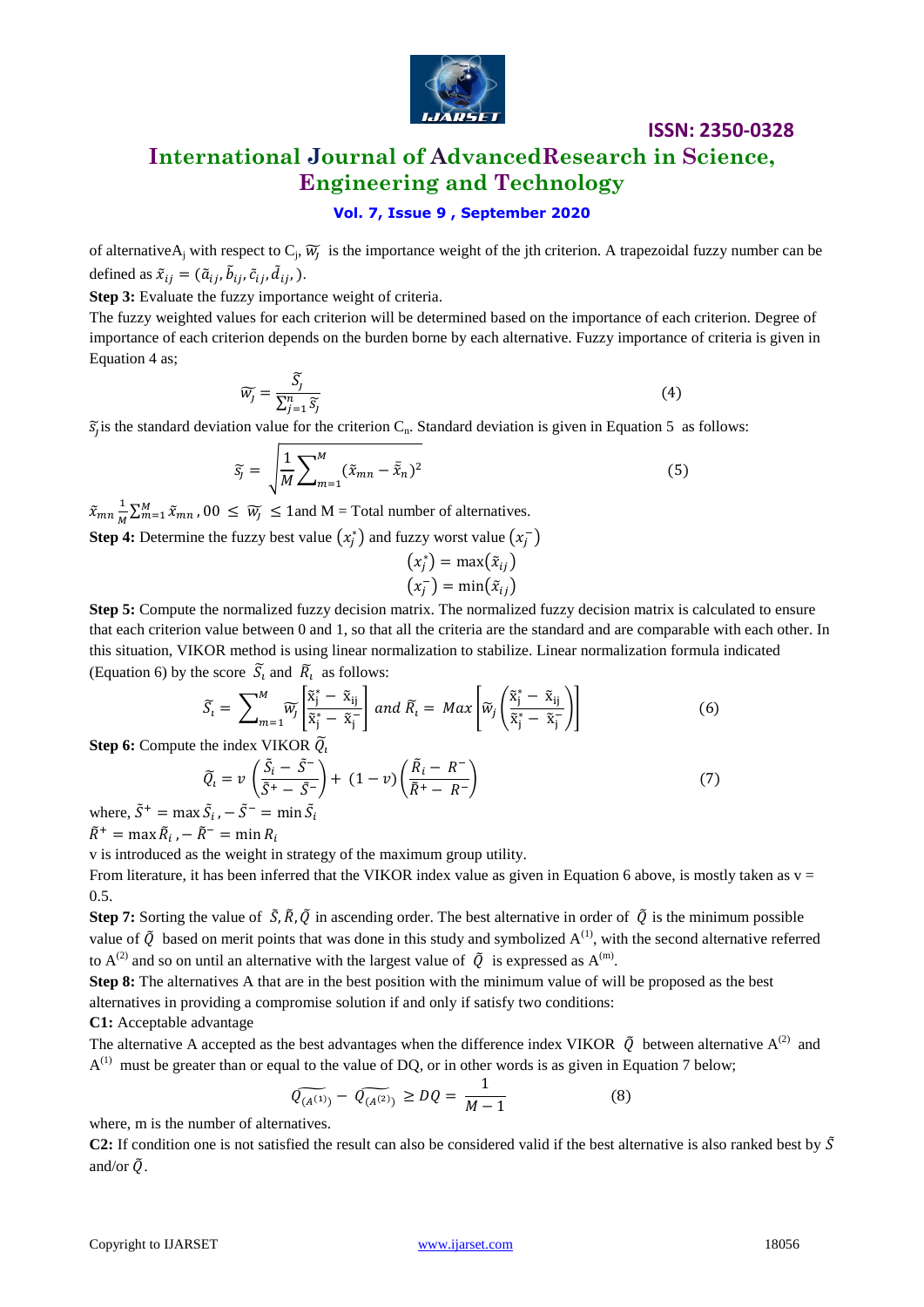

### **ISSN: 2350-0328 International Journal of AdvancedResearch in Science, Engineering and Technology**

#### **Vol. 7, Issue 9 , September 2020**

Table 1: Linguistic variable for grading

| A. Linguistic Variable | <i>B.</i> Trapezoidal Fuzzy Numbers (TzFN) |
|------------------------|--------------------------------------------|
| $C.$ Very good (g5)    | D. (8,9,10,10)                             |
| $E.$ Good (g4)         | F. (6,7,8,9)                               |
| G. Fair $(g3)$         | H. (3,4,5,7)                               |
| Poor $(g2)$            | J. (1,2,3,4)                               |
| K. Very poor $(g1)$    | L. $(0,0,0,2)$                             |

Description of Study Area: Ozoro is the head quarter of Isoko North LGA in Delta South Senatorial district. It is a fast growing community with a population of 186,000 people ( National Population Commission, 2020). It is situated within 5°32'18"N and 6°12'58"E. Below is a Satellite imagery of Ozoro the study area given in Figure 1.



Figure 1: Satellite Imagery of Ozoro (Source: Google Maps)

#### **IV. METHODOLOGY**

Materials employed in the study work are test tube, water sample source, global positioning system (GPS), computer statistical software, stopwatch, thermometer, and conductivity meter. The methods adopted are:

- **(A) Identification of alternative sources of water in Ozoro:** The available sources of water supply in the area are groundwater, rainwater harvesting and water from streams.
- (B) **Sampling Locations**

The sampling locations are presented in Table 2 and represented also with letters and number for referencing

| Table 2: Sampling Location |
|----------------------------|
|----------------------------|

|             |         | GROUNDWATER   SURFACE WATER  | RAIN WATER                      |
|-------------|---------|------------------------------|---------------------------------|
| Delta       |         | State   Ijamorie River $(A)$ | Delta State Polytechnic (Female |
| Polytechnic |         |                              | Hostel $(A)$                    |
| (Female)    | Hostel) |                              |                                 |
| (1)         |         |                              |                                 |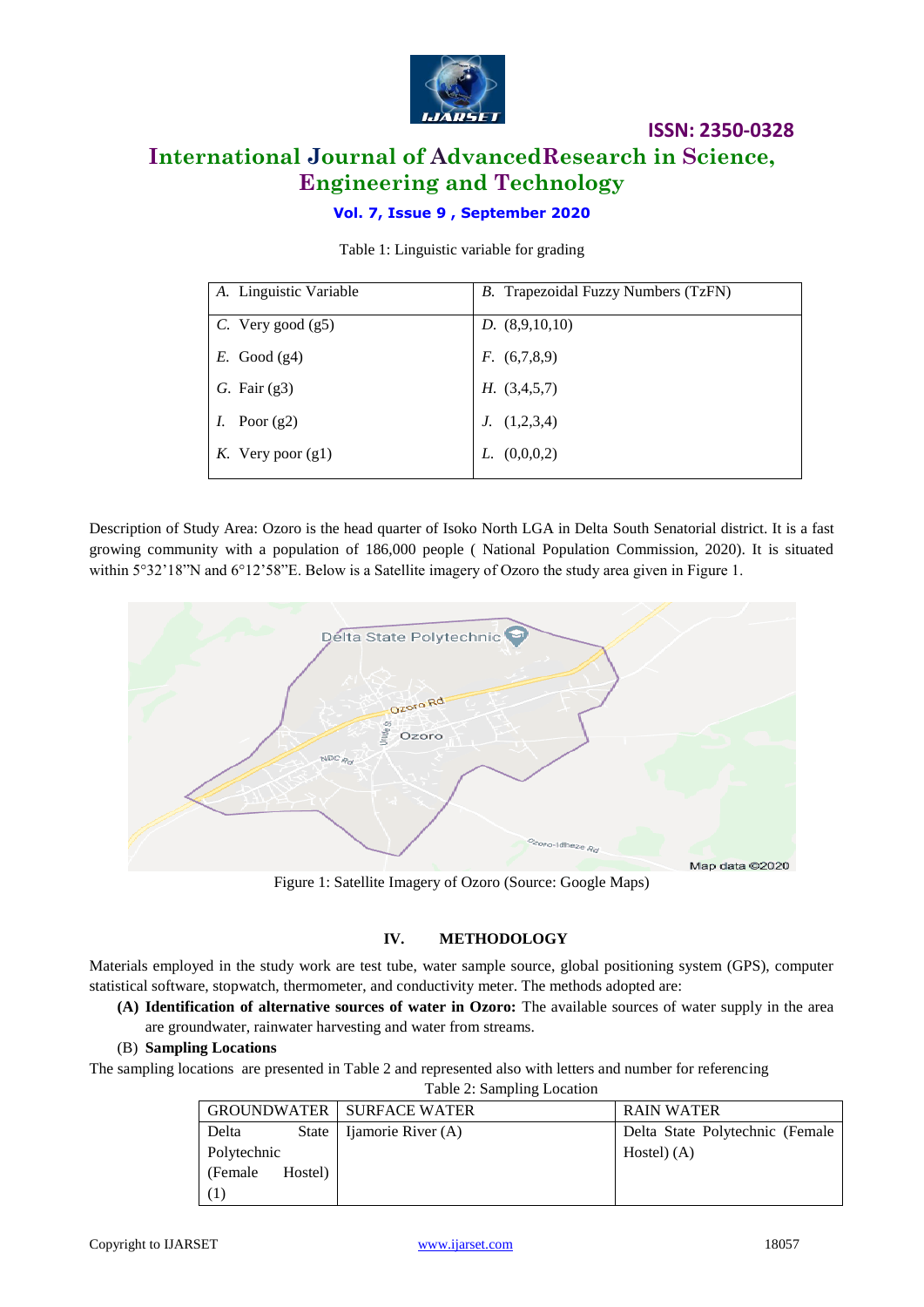

### **International Journal of AdvancedResearch in Science, Engineering and Technology**

| First Bank $(2)$     | Owe Lake $(B)$       | Ala Square $(B)$       |
|----------------------|----------------------|------------------------|
| Divisional<br>Police | Owhelogbo Stream (C) | Daily Market (C)       |
| Headquarters (3)     |                      |                        |
| Ala Square (4)       | Idheze Stream (D)    | Owhelogbo Junction (D) |
| Notre<br>Dame        | Uto Lake $(E)$       | Town Hall (E)          |
| College $(5)$        |                      |                        |
| Daily Market (6)     |                      |                        |
| Owhelogbo            |                      |                        |
| Junction (7)         |                      |                        |
| King's Palace (8)    |                      |                        |
| St Paul's Anglican   |                      |                        |
| Church $(9)$         |                      |                        |
| Town Hall (10)       |                      |                        |

#### **Vol. 7, Issue 9 , September 2020**

#### **Establishing criteria for selecting and evaluating**

In this study the criteria were limited to three, which are:

i. Water Quality: fifteen water samples were collected from the river and various private premises using boreholes in the dry and wet seasons. For rain water only five samples were collected from different roofs in wet season. Collection, preservation and transportation of the water samples to the laboratory followed the standard guidelines. The water samples were analyzed in the field and laboratory in order to obtain the concentration of nineteen (19) physico-chemical and bacteriological water sample quality parameters after standard methods for the examination of water and wastewater quality (APHA, 2017). The parameters tested for include temperature, pH, electrical conductivity (EC), Total Dissolved Solids (TDS) and dissolved oxygen (DO), biochemical oxygen demand (BOD),nitrate (NO<sub>3</sub>), sulphate (SO<sub>4</sub>), bicarbonate (HCO<sub>3</sub>),chloride (Cl<sup>-</sup>),potassium (K), sodium (Na), magnesium (Mg),calcium (Ca), iron (Fe), copper (Cu), cadmium (Cd), lead (Pb)and zinc (Zn).

#### **Evaluation of Water Quality Index (WQI) Of Water Samples**

The WQI was evaluated using the weighted arithmetic method of calculating WQI and the mathematical functions of the Microsoft excel. Ten to thirteen chosen important parameters and drinking water quality standards recommended by the WHO, EU and NSDWQ were considered. Equation below is utilized in calculating the WQI.

Where

| $SI_i = sub - index of ith parameter = W_i \times q_i$        |      |
|---------------------------------------------------------------|------|
| Relativeweight $(W_i) = \frac{w_i}{\sum_{i=1}^{n} w_i}$       | (9)  |
| Quality rating scale ( $q_i$ ) = $\frac{c_i}{s_i} \times 100$ | (10) |
| $w_i$ = weight of each parameter                              |      |
| $n =$ number of parameters                                    |      |

 $WQI = \sum SI_i$ 

 $c_i$  = concentration of each parameter in each water sample in mg/l

 $q_i$  = rating based on concentration of ith parameter

 $S_i$  = standard value

Water Quality Assessment: Water quality rating of each of the various water sources were obtained by determining the water quality index (WQI). The lower the index, the higher the rating with the highest being rated as Excellent and lowest as Unsuitable.

ii. Capacity: The capacity rating for each source of water was obtained as secondary data from water authorities. For the purpose of this project the rating was simplified to indicate sources with excellent

(8)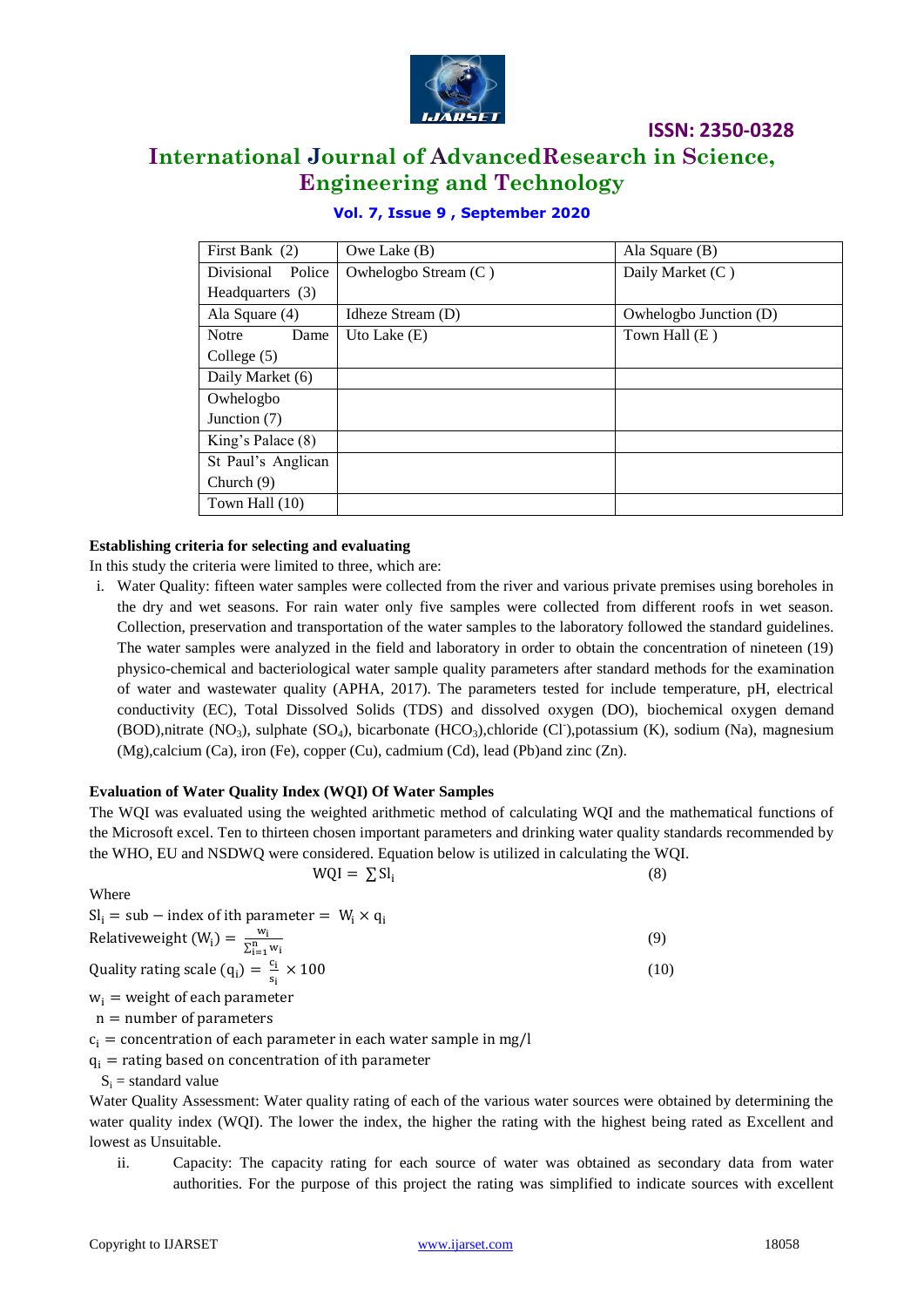

### **International Journal of AdvancedResearch in Science, Engineering and Technology**

#### **Vol. 7, Issue 9 , September 2020**

(very high-water availability), good (high water availability), average, poor (low availability) and unsuitable (very low availability) based on expert judgment.

iii. Evaluation of cost of water.

The cost implication of installing, operating and maintaining of the three sources of water supply were estimated. The costing method aimed at providing an incremental price in present day monetary terms (year zero) of water supply technology. Since costing consist of all resources required to put in place, the following resources were considered

- i. Capital costs: The term capital goods is formally defined as meaning the stock of goods which are man-made and used in production (as opposed to consumption). Fixed capital goods (durable goods such as buildings and machinery) are usually distinguished from circulating capital goods (stocks of raw materials and semi-finished goods which are rapidly used up.
- ii. Recurrent costs: comprised all expenditures (staff, parts and materials) that are required to keep a system operational and in good condition (maintenance) after installation have been completed. Depending on the accounting policy of the provider, certain fixed costs, may need to be covered recurrently on an annual basis (De Moel, Verberk& van Dijk, 2006).

#### **Evaluation of Data Using VIKOR**

- i. Percentage rating: The VIKOR method involves the use of linguistic variable scale which requires the various grade rating of alternative sources and since the sources in this project were rated in more than one location it is required that they are expressed in percentages. The percentage rating was computed using the WQI results, Capacity rating and linguistic variables for grading (Refer to Table 1)
- ii. Obtaining a fuzzy decision matrix for wet season: a fuzzy decision matrix for wet season was obtained by collecting the data from the percentage rating obtained in step 1 above using Equation 3
- iii. Computation of fuzzy weight (FZW), mean FZW and standard deviation: FZW were computed using Table 1, fuzzy decision matrix and Equation 3.

Mean fuzzy weight  $(\bar{\bar{x}})$  was computed using,  $\bar{\bar{x}} = \frac{\sum_{i=1}^{n} x_i}{\sum_{i=1}^{n} x_i}$  $\frac{\partial X}{\partial n}$ , where,  $\tilde{\chi}$  are the various FZW for the given row, n

number of sources.

Standard deviation  $S_i$ was calculated using Equation 5

iv. Calculation of important FZW  $(W_j)$ , best FZW  $(X_{ij}^+)$ , and worse FZW  $(X_{ij}^-)$ : Important FZW  $(W_j)$ , was computed using Equation 4;

The best and worse FZW ware obtained from the maximum and minimum FZW.

- v. Calculation of Score, Rank and Index VIKOR  $(\widetilde{Q}_t)$ The score  $(S_i)$  and Rank  $(R_i)$  of the various sources were computed using equation 6; Si+, Si-, Ri+, Ri- and INDEX VIKOR were computed using Equation 7 and values from Table 20 where,  $\tilde{S}^+$  = max  $\tilde{S}_i$  , -  $\tilde{S}^-$  = min  $\tilde{S}_i$ ,  $\tilde{R}^+$  = max  $\tilde{R}_i$  ,
- vi. Then the alternative with the highest  $\tilde{Q}_i$  value was selected as the best alternative.

vii. Finally, a validity test was carried out using, condition one and two termed C1 (Acceptable Advantage) and C2 respectively, Microsoft excel was employed in computation.

#### **V. RESULTS**

#### **Water Quality of Various Sources**

The results of the water quality were obtained from both field and laboratory analysis of water samples collected from ten locations in the dry season as presented in Table 3 while the results for the wet season and other two sources for both the dry and wet seasons are presented in Table 4, 5, 6 7, 8 and 9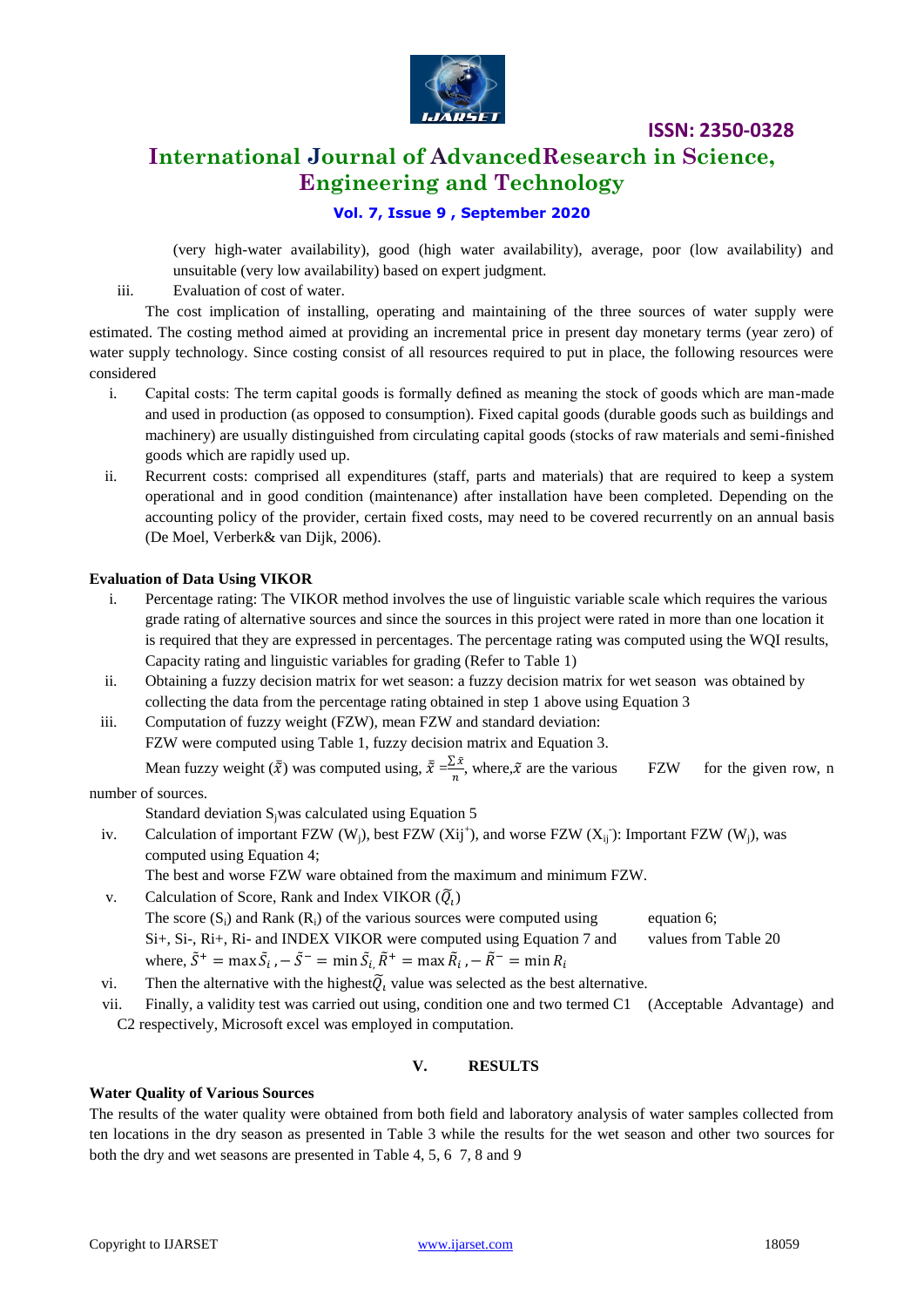

### **International Journal of AdvancedResearch in Science, Engineering and Technology**

#### **Vol. 7, Issue 9 , September 2020**

|                                                                                                                                                                                         |                                                                                                                                            |                                                                                                                            |                                                                                                                                                                |                                                                                                                                                               |                                                                                                                                    |                                                                                                                                    |                                                                                                                                         |                                                                                                                                               |                                                                                                                                                  |                                                                                                                                                   |                                                                                                                                | Vol. 7, Issue 9, September 2020                                                                                                        |                                                                                                                                 |                                                                                                                                                    |                                                                                                                            |                                                                                                                                      |                                                                                                                                      |                                                                                                                                      |                                                                                                                                      |       |
|-----------------------------------------------------------------------------------------------------------------------------------------------------------------------------------------|--------------------------------------------------------------------------------------------------------------------------------------------|----------------------------------------------------------------------------------------------------------------------------|----------------------------------------------------------------------------------------------------------------------------------------------------------------|---------------------------------------------------------------------------------------------------------------------------------------------------------------|------------------------------------------------------------------------------------------------------------------------------------|------------------------------------------------------------------------------------------------------------------------------------|-----------------------------------------------------------------------------------------------------------------------------------------|-----------------------------------------------------------------------------------------------------------------------------------------------|--------------------------------------------------------------------------------------------------------------------------------------------------|---------------------------------------------------------------------------------------------------------------------------------------------------|--------------------------------------------------------------------------------------------------------------------------------|----------------------------------------------------------------------------------------------------------------------------------------|---------------------------------------------------------------------------------------------------------------------------------|----------------------------------------------------------------------------------------------------------------------------------------------------|----------------------------------------------------------------------------------------------------------------------------|--------------------------------------------------------------------------------------------------------------------------------------|--------------------------------------------------------------------------------------------------------------------------------------|--------------------------------------------------------------------------------------------------------------------------------------|--------------------------------------------------------------------------------------------------------------------------------------|-------|
|                                                                                                                                                                                         |                                                                                                                                            |                                                                                                                            |                                                                                                                                                                |                                                                                                                                                               |                                                                                                                                    |                                                                                                                                    |                                                                                                                                         |                                                                                                                                               |                                                                                                                                                  |                                                                                                                                                   |                                                                                                                                |                                                                                                                                        | Table 3: Dry season groundwater quality from ten locations                                                                      |                                                                                                                                                    |                                                                                                                            |                                                                                                                                      |                                                                                                                                      |                                                                                                                                      |                                                                                                                                      |       |
| P/L                                                                                                                                                                                     | Temp                                                                                                                                       | pH                                                                                                                         | EC                                                                                                                                                             | <b>TDS</b>                                                                                                                                                    | DO                                                                                                                                 |                                                                                                                                    | <b>BOD</b>                                                                                                                              | NO <sub>3</sub>                                                                                                                               | SO <sub>4</sub>                                                                                                                                  | HCO <sub>3</sub>                                                                                                                                  | CI                                                                                                                             | K                                                                                                                                      | Na                                                                                                                              | Mg                                                                                                                                                 | Ca                                                                                                                         | Fe                                                                                                                                   | $\mathsf{C}\mathsf{u}$                                                                                                               | $\mathsf{Cd}$                                                                                                                        | Pb                                                                                                                                   | Zn    |
| $\mathbf{1}$                                                                                                                                                                            | 25.83                                                                                                                                      | 5.22                                                                                                                       | 229.50                                                                                                                                                         | 45.00                                                                                                                                                         | 9.00                                                                                                                               |                                                                                                                                    | 7.20                                                                                                                                    | 0.90                                                                                                                                          | 3.00                                                                                                                                             | 25.90                                                                                                                                             | 22.50                                                                                                                          | 1.53                                                                                                                                   | 1.98                                                                                                                            | 4.50                                                                                                                                               | 18.00                                                                                                                      | 0.01                                                                                                                                 | 0.054                                                                                                                                | 0.054                                                                                                                                | 0.270                                                                                                                                | 1.620 |
| 2                                                                                                                                                                                       | 24.84                                                                                                                                      | 6.60                                                                                                                       | 193.50                                                                                                                                                         | 54.00                                                                                                                                                         | 11.70                                                                                                                              |                                                                                                                                    | 6.30                                                                                                                                    | 0.90                                                                                                                                          | 1.80                                                                                                                                             | 0.00                                                                                                                                              | 27.00                                                                                                                          | 1.89                                                                                                                                   | 4.32                                                                                                                            | 1.80                                                                                                                                               | 18.00                                                                                                                      | 1.35                                                                                                                                 | 0.108                                                                                                                                | 0.002                                                                                                                                | 0.009                                                                                                                                | 1.170 |
| 3                                                                                                                                                                                       | 24.75                                                                                                                                      | 5.13                                                                                                                       | 157.50                                                                                                                                                         | 54.00                                                                                                                                                         | 9.00                                                                                                                               |                                                                                                                                    | 5.40                                                                                                                                    | 0.10                                                                                                                                          | 1.80                                                                                                                                             | 12.92                                                                                                                                             | 9.00                                                                                                                           | 1.53                                                                                                                                   | 3.78                                                                                                                            | 2.43                                                                                                                                               | 13.50                                                                                                                      | 0.27                                                                                                                                 | 0.081                                                                                                                                | 0.001                                                                                                                                | 0.009                                                                                                                                | 0.054 |
| 4                                                                                                                                                                                       | 23.40                                                                                                                                      | 6.03                                                                                                                       | 490.50                                                                                                                                                         | 99.00                                                                                                                                                         | 8.10                                                                                                                               |                                                                                                                                    | 3.60                                                                                                                                    | 2.70                                                                                                                                          | 6.30                                                                                                                                             | 11.13                                                                                                                                             | 54.00                                                                                                                          | 3.96                                                                                                                                   | 7.74                                                                                                                            | 5.04                                                                                                                                               | 68.40                                                                                                                      | 0.27                                                                                                                                 | 0.009                                                                                                                                | 0.009                                                                                                                                | 0.001                                                                                                                                | 0.054 |
| 5                                                                                                                                                                                       | 22.68                                                                                                                                      | 5.22                                                                                                                       | 247.50                                                                                                                                                         | 94.50                                                                                                                                                         | 9.90                                                                                                                               |                                                                                                                                    | 3.60                                                                                                                                    | 0.90                                                                                                                                          | 3.60                                                                                                                                             | 6.37                                                                                                                                              | 22.50                                                                                                                          | 3.60                                                                                                                                   | 5.49                                                                                                                            | 4.95                                                                                                                                               | 16.20                                                                                                                      | 1.80                                                                                                                                 | 0.342                                                                                                                                | 0.018                                                                                                                                | 0.001                                                                                                                                | 1.899 |
| 6                                                                                                                                                                                       | 23.76                                                                                                                                      | 5.04                                                                                                                       | 175.50                                                                                                                                                         | 45.00                                                                                                                                                         | 11.70                                                                                                                              |                                                                                                                                    | 6.30                                                                                                                                    | 0.90                                                                                                                                          | 1.80                                                                                                                                             | 21.60                                                                                                                                             | 13.50                                                                                                                          | 1.44                                                                                                                                   | 3.42                                                                                                                            | 1.71                                                                                                                                               | 30.60                                                                                                                      | 0.54                                                                                                                                 | 0.044                                                                                                                                | 0.003                                                                                                                                | 0.017                                                                                                                                | 0.135 |
| 7                                                                                                                                                                                       | 23.67                                                                                                                                      | 5.49                                                                                                                       | 171.00                                                                                                                                                         | 171.00                                                                                                                                                        | 10.80                                                                                                                              |                                                                                                                                    | 5.40                                                                                                                                    | 1.80                                                                                                                                          | 4.50                                                                                                                                             | 0.07                                                                                                                                              | 36.00                                                                                                                          | 5.13                                                                                                                                   | 9.63                                                                                                                            | 4.77                                                                                                                                               | 59.40                                                                                                                      | 0.36                                                                                                                                 | 0.045                                                                                                                                | 0.001                                                                                                                                | 0.001                                                                                                                                | 0.324 |
| 8                                                                                                                                                                                       | 25.20                                                                                                                                      | 5.58                                                                                                                       | 45.00                                                                                                                                                          | 148.50                                                                                                                                                        | 8.10                                                                                                                               |                                                                                                                                    | 5.40                                                                                                                                    | 0.90                                                                                                                                          | 5.40                                                                                                                                             | 34.20                                                                                                                                             | 45.00                                                                                                                          | 3.42                                                                                                                                   | 9.81                                                                                                                            | 6.48                                                                                                                                               | 63.00                                                                                                                      | 0.27                                                                                                                                 | 0.603                                                                                                                                | 0.009                                                                                                                                | 0.027                                                                                                                                | 1.350 |
| 9                                                                                                                                                                                       | 23.76                                                                                                                                      | 5.31                                                                                                                       | 679.50                                                                                                                                                         | 234.00                                                                                                                                                        | 9.00                                                                                                                               |                                                                                                                                    | 3.60                                                                                                                                    | 0.90                                                                                                                                          | 7.20                                                                                                                                             | 12.80                                                                                                                                             | 49.50                                                                                                                          | 5.85                                                                                                                                   | 13.95                                                                                                                           | 8.02                                                                                                                                               | 68.58                                                                                                                      | 7.65                                                                                                                                 | 0.108                                                                                                                                | 0.018                                                                                                                                | 0.009                                                                                                                                | 1.512 |
| 10                                                                                                                                                                                      | 24.66                                                                                                                                      | 5.31                                                                                                                       | 189.00                                                                                                                                                         | 49.50                                                                                                                                                         | 8.10                                                                                                                               |                                                                                                                                    | 4.50                                                                                                                                    | 0.10                                                                                                                                          | 1.80                                                                                                                                             | 11.30                                                                                                                                             | 18.00                                                                                                                          | 2.25                                                                                                                                   | 4.59                                                                                                                            | 2.07                                                                                                                                               | 29.70                                                                                                                      | 0.01                                                                                                                                 | 0.005                                                                                                                                | 0.001                                                                                                                                | 0.001                                                                                                                                | 0.007 |
| <b>Minimum Value</b>                                                                                                                                                                    | 22.68                                                                                                                                      | 5.04                                                                                                                       | 45.00                                                                                                                                                          | 45.00                                                                                                                                                         | 8.10                                                                                                                               |                                                                                                                                    | 3.60                                                                                                                                    | 0.10                                                                                                                                          | 1.80                                                                                                                                             | 0.00                                                                                                                                              | 9.00                                                                                                                           | 1.44                                                                                                                                   | 1.98                                                                                                                            | 1.71                                                                                                                                               | 13.50                                                                                                                      | 0.01                                                                                                                                 | 0.01                                                                                                                                 | 0.00                                                                                                                                 | 0.00                                                                                                                                 | 0.01  |
| <b>Maximum Value</b>                                                                                                                                                                    | 25.83                                                                                                                                      | 6.60                                                                                                                       | 679.50                                                                                                                                                         | 234.00                                                                                                                                                        | 11.70                                                                                                                              |                                                                                                                                    | 7.20                                                                                                                                    | 2.70                                                                                                                                          | 7.20                                                                                                                                             | 34.20                                                                                                                                             | 54.00                                                                                                                          | 5.85                                                                                                                                   | 13.95                                                                                                                           | 8.02                                                                                                                                               | 68.58                                                                                                                      | 7.65                                                                                                                                 | 0.60                                                                                                                                 | 0.05                                                                                                                                 | 0.27                                                                                                                                 | 1.90  |
| Mean                                                                                                                                                                                    |                                                                                                                                            |                                                                                                                            |                                                                                                                                                                |                                                                                                                                                               |                                                                                                                                    |                                                                                                                                    |                                                                                                                                         |                                                                                                                                               |                                                                                                                                                  |                                                                                                                                                   |                                                                                                                                |                                                                                                                                        |                                                                                                                                 |                                                                                                                                                    |                                                                                                                            |                                                                                                                                      |                                                                                                                                      |                                                                                                                                      |                                                                                                                                      |       |
| Median                                                                                                                                                                                  | 24.26                                                                                                                                      | 5.49                                                                                                                       | 257.85                                                                                                                                                         | 99.45                                                                                                                                                         | 9.54                                                                                                                               |                                                                                                                                    | 5.13                                                                                                                                    | 1.01                                                                                                                                          | 3.72                                                                                                                                             | 13.63                                                                                                                                             | 29.70                                                                                                                          | 3.06                                                                                                                                   | 6.47                                                                                                                            | 4.18                                                                                                                                               | 38.54                                                                                                                      | 1.25                                                                                                                                 | 0.14                                                                                                                                 | 0.01                                                                                                                                 | 0.03                                                                                                                                 | 0.81  |
|                                                                                                                                                                                         | 24.21                                                                                                                                      | 5.31                                                                                                                       | 191.25                                                                                                                                                         | 74.25                                                                                                                                                         | 9.00                                                                                                                               |                                                                                                                                    | 5.40                                                                                                                                    | 0.90                                                                                                                                          | 3.30                                                                                                                                             | 12.05                                                                                                                                             | 24.75                                                                                                                          | 2.84                                                                                                                                   | 5.04                                                                                                                            | 4.64                                                                                                                                               | 30.15                                                                                                                      | 0.32                                                                                                                                 | 0.07                                                                                                                                 | 0.01                                                                                                                                 | 0.01                                                                                                                                 | 0.75  |
| <b>Standard Deviation</b>                                                                                                                                                               | 0.95                                                                                                                                       | 0.48                                                                                                                       | 186.01                                                                                                                                                         | 65.16                                                                                                                                                         | 1.42                                                                                                                               |                                                                                                                                    | 1.28                                                                                                                                    | 0.76                                                                                                                                          | 2.04                                                                                                                                             | 10.92                                                                                                                                             | 15.62                                                                                                                          | 1.59                                                                                                                                   | 3.72                                                                                                                            | 2.14                                                                                                                                               | 23.42                                                                                                                      | 2.32                                                                                                                                 | 0.19                                                                                                                                 | 0.02                                                                                                                                 | 0.08                                                                                                                                 | 0.76  |
| P/L<br>$\mathbf 1$<br>$\mathbf{2}$<br>3<br>4<br>5<br>6<br>$\overline{7}$<br>8<br>9<br>10<br><b>Minimum Value</b><br><b>Maximum Value</b><br>Mean<br>Median<br><b>Standard Deviation</b> | Temp<br>22.14<br>26.64<br>21.96<br>21.78<br>25.47<br>25.56<br>33.72<br>23.94<br>25.11<br>21.96<br>21.78<br>33.72<br>24.83<br>24.53<br>3.61 | рH<br>5.49<br>5.31<br>4.77<br>5.04<br>3.96<br>5.58<br>5.31<br>5.58<br>5.49<br>4.77<br>3.96<br>5.58<br>5.13<br>5.31<br>0.51 | EC<br>324.00<br>1719.00<br>2187.00<br>517.50<br>243.00<br>2025.00<br>621.00<br>688.50<br>634.50<br>2187.00<br>243.00<br>2187.00<br>1114.65<br>661.50<br>809.06 | <b>TDS</b><br>63.00<br>585.00<br>495.00<br>108.00<br>45.00<br>603.00<br>193.50<br>175.50<br>235.00<br>495.00<br>45.00<br>603.00<br>299.80<br>214.25<br>220.66 | DO<br>9.00<br>9.90<br>11.70<br>10.80<br>10.80<br>10.80<br>9.90<br>9.00<br>9.00<br>11.70<br>9.00<br>11.70<br>10.26<br>10.35<br>1.06 | <b>BOD</b><br>6.30<br>5.40<br>4.50<br>5.40<br>6.30<br>5.40<br>5.40<br>4.50<br>4.50<br>4.50<br>4.50<br>6.30<br>5.22<br>5.40<br>0.71 | NO <sub>3</sub><br>0.90<br>1.80<br>1.80<br>0.10<br>2.70<br>2.70<br>0.10<br>1.80<br>1.80<br>1.80<br>0.10<br>2.70<br>1.55<br>1.80<br>0.92 | SO <sub>4</sub><br>4.50<br>17.10<br>19.80<br>6.30<br>1.80<br>25.20<br>4.50<br>4.50<br>6.30<br>27.90<br>1.80<br>27.90<br>11.79<br>6.30<br>9.73 | HCO <sub>3</sub><br>38.60<br>7.41<br>2.11<br>16.00<br>7.70<br>6.10<br>19.80<br>11.70<br>6.10<br>32.70<br>2.11<br>38.60<br>14.82<br>9.70<br>12.20 | CI.<br>18.00<br>148.50<br>202.50<br>45.00<br>13.50<br>261.00<br>31.50<br>49.50<br>49.50<br>292.50<br>13.50<br>292.50<br>111.15<br>49.50<br>106.26 | К<br>2.34<br>5.13<br>12.24<br>3.96<br>1.62<br>31.32<br>7.74<br>6.93<br>8.73<br>23.13<br>1.62<br>31.32<br>10.31<br>7.34<br>9.64 | Na<br>4.95<br>31.95<br>29.52<br>11.34<br>3.06<br>64.89<br>13.32<br>12.06<br>17.91<br>47.16<br>3.06<br>64.89<br>23.62<br>15.62<br>19.88 | Mg<br>4.77<br>14.85<br>1.45<br>4.59<br>3.60<br>21.24<br>9.27<br>12.87<br>0.86<br>23.22<br>0.86<br>23.22<br>9.67<br>7.02<br>8.07 | Ca<br>75.60<br>226.80<br>167.40<br>55.80<br>56.70<br>330.30<br>189.00<br>145.80<br>97.20<br>259.20<br>55.80<br>330.30<br>160.38<br>156.60<br>92.49 | Fe<br>0.27<br>1.44<br>0.18<br>0.36<br>0.45<br>0.18<br>0.18<br>0.81<br>2.07<br>0.27<br>0.18<br>2.07<br>0.62<br>0.32<br>0.64 | Cu<br>0.135<br>0.450<br>0.324<br>0.005<br>0.162<br>0.190<br>0.032<br>0.081<br>0.054<br>0.117<br>0.01<br>0.45<br>0.16<br>0.13<br>0.14 | Cd<br>0.003<br>0.072<br>0.009<br>0.001<br>0.001<br>0.007<br>0.005<br>0.004<br>0.001<br>0.001<br>0.00<br>0.07<br>0.01<br>0.00<br>0.02 | Pb<br>0.006<br>0.180<br>0.009<br>0.001<br>0.001<br>0.005<br>0.018<br>0.005<br>0.003<br>0.001<br>0.00<br>0.18<br>0.02<br>0.01<br>0.06 | Zn<br>0.171<br>1.710<br>1.053<br>0.006<br>0.271<br>0.180<br>0.023<br>0.135<br>0.159<br>0.105<br>0.01<br>1.71<br>0.38<br>0.17<br>0.55 |       |
|                                                                                                                                                                                         |                                                                                                                                            |                                                                                                                            |                                                                                                                                                                |                                                                                                                                                               | Parameters<br>pH<br>Alkanlity<br>$Ca^{2+}$<br>$Mg^{+}$                                                                             | Temperature<br><b>Turbidity NTU</b>                                                                                                |                                                                                                                                         |                                                                                                                                               | Table 5: Rain water (wet season)                                                                                                                 |                                                                                                                                                   |                                                                                                                                | Wet Season<br>22.5<br>6.83<br>2.82<br>20.2<br>1.70<br>0.55                                                                             |                                                                                                                                 |                                                                                                                                                    |                                                                                                                            |                                                                                                                                      |                                                                                                                                      |                                                                                                                                      |                                                                                                                                      |       |
|                                                                                                                                                                                         |                                                                                                                                            |                                                                                                                            |                                                                                                                                                                |                                                                                                                                                               | $Cl-$                                                                                                                              |                                                                                                                                    |                                                                                                                                         |                                                                                                                                               |                                                                                                                                                  |                                                                                                                                                   |                                                                                                                                | 4.89                                                                                                                                   |                                                                                                                                 |                                                                                                                                                    |                                                                                                                            |                                                                                                                                      |                                                                                                                                      |                                                                                                                                      |                                                                                                                                      |       |
|                                                                                                                                                                                         |                                                                                                                                            |                                                                                                                            |                                                                                                                                                                |                                                                                                                                                               | CO <sub>2</sub>                                                                                                                    |                                                                                                                                    |                                                                                                                                         |                                                                                                                                               |                                                                                                                                                  |                                                                                                                                                   |                                                                                                                                | 4.08                                                                                                                                   |                                                                                                                                 |                                                                                                                                                    |                                                                                                                            |                                                                                                                                      |                                                                                                                                      |                                                                                                                                      |                                                                                                                                      |       |

Table 4: Groundwater (wet season)

|                           |       |      |         |            |       |            |                 |                 |                  |        |       | Table 4: Groundwater (wet season) |       |        |      |       |       |       |       |
|---------------------------|-------|------|---------|------------|-------|------------|-----------------|-----------------|------------------|--------|-------|-----------------------------------|-------|--------|------|-------|-------|-------|-------|
| P/L                       | Temp  | pH   | EC      | <b>TDS</b> | DO    | <b>BOD</b> | NO <sub>3</sub> | SO <sub>4</sub> | HCO <sub>3</sub> | CI     | К     | Na                                | Mg    | Ca     | Fe   | Cu    | Cd    | Pb    | Zn    |
| 1                         | 22.14 | 5.49 | 324.00  | 63.00      | 9.00  | 6.30       | 0.90            | 4.50            | 38.60            | 18.00  | 2.34  | 4.95                              | 4.77  | 75.60  | 0.27 | 0.135 | 0.003 | 0.006 | 0.171 |
| $\overline{2}$            | 26.64 | 5.31 | 1719.00 | 585.00     | 9.90  | 5.40       | 1.80            | 17.10           | 7.41             | 148.50 | 5.13  | 31.95                             | 14.85 | 226.80 | 1.44 | 0.450 | 0.072 | 0.180 | 1.710 |
| 3                         | 21.96 | 4.77 | 2187.00 | 495.00     | 11.70 | 4.50       | 1.80            | 19.80           | 2.11             | 202.50 | 12.24 | 29.52                             | 1.45  | 167.40 | 0.18 | 0.324 | 0.009 | 0.009 | 1.053 |
| 4                         | 21.78 | 5.04 | 517.50  | 108.00     | 10.80 | 5.40       | 0.10            | 6.30            | 16.00            | 45.00  | 3.96  | 11.34                             | 4.59  | 55.80  | 0.36 | 0.005 | 0.001 | 0.001 | 0.006 |
| 5                         | 25.47 | 3.96 | 243.00  | 45.00      | 10.80 | 6.30       | 2.70            | 1.80            | 7.70             | 13.50  | 1.62  | 3.06                              | 3.60  | 56.70  | 0.45 | 0.162 | 0.001 | 0.001 | 0.271 |
| 6                         | 25.56 | 5.58 | 2025.00 | 603.00     | 10.80 | 5.40       | 2.70            | 25.20           | 6.10             | 261.00 | 31.32 | 64.89                             | 21.24 | 330.30 | 0.18 | 0.190 | 0.007 | 0.005 | 0.180 |
| 7                         | 33.72 | 5.31 | 621.00  | 193.50     | 9.90  | 5.40       | 0.10            | 4.50            | 19.80            | 31.50  | 7.74  | 13.32                             | 9.27  | 189.00 | 0.18 | 0.032 | 0.005 | 0.018 | 0.023 |
| 8                         | 23.94 | 5.58 | 688.50  | 175.50     | 9.00  | 4.50       | 1.80            | 4.50            | 11.70            | 49.50  | 6.93  | 12.06                             | 12.87 | 145.80 | 0.81 | 0.081 | 0.004 | 0.005 | 0.135 |
| q                         | 25.11 | 5.49 | 634.50  | 235.00     | 9.00  | 4.50       | 1.80            | 6.30            | 6.10             | 49.50  | 8.73  | 17.91                             | 0.86  | 97.20  | 2.07 | 0.054 | 0.001 | 0.003 | 0.159 |
| 10                        | 21.96 | 4.77 | 2187.00 | 495.00     | 11.70 | 4.50       | 1.80            | 27.90           | 32.70            | 292.50 | 23.13 | 47.16                             | 23.22 | 259.20 | 0.27 | 0.117 | 0.001 | 0.001 | 0.105 |
| Minimum Value             | 21.78 | 3.96 | 243.00  | 45.00      | 9.00  | 4.50       | 0.10            | 1.80            | 2.11             | 13.50  | 1.62  | 3.06                              | 0.86  | 55.80  | 0.18 | 0.01  | 0.00  | 0.00  | 0.01  |
| <b>Maximum Value</b>      | 33.72 | 5.58 | 2187.00 | 603.00     | 11.70 | 6.30       | 2.70            | 27.90           | 38.60            | 292.50 | 31.32 | 64.89                             | 23.22 | 330.30 | 2.07 | 0.45  | 0.07  | 0.18  | 1.71  |
| Mean                      | 24.83 | 5.13 | 1114.65 | 299.80     | 10.26 | 5.22       | 1.55            | 11.79           | 14.82            | 111.15 | 10.31 | 23.62                             | 9.67  | 160.38 | 0.62 | 0.16  | 0.01  | 0.02  | 0.38  |
| Median                    | 24.53 | 5.31 | 661.50  | 214.25     | 10.35 | 5.40       | 1.80            | 6.30            | 9.70             | 49.50  | 7.34  | 15.62                             | 7.02  | 156.60 | 0.32 | 0.13  | 0.00  | 0.01  | 0.17  |
| <b>Standard Deviation</b> | 3.61  | 0.51 | 809.06  | 220.66     | 1.06  | 0.71       | 0.92            | 9.73            | 12.20            | 106.26 | 9.64  | 19.88                             | 8.07  | 92.49  | 0.64 | 0.14  | 0.02  | 0.06  | 0.55  |

| Table 5: Rain water (wet season) |
|----------------------------------|
|----------------------------------|

| Parameters               | <b>Wet Season</b> |
|--------------------------|-------------------|
| Temperature              | 22.5              |
| pH                       | 6.83              |
| <b>Turbidity NTU</b>     | 2.82              |
| Alkanlity                | 20.2              |
| $Ca^{2+}$                | 1.70              |
| $\overline{\text{Mg}}^+$ | 0.55              |
| $Cl-$                    | 4.89              |
| CO                       | 4.08              |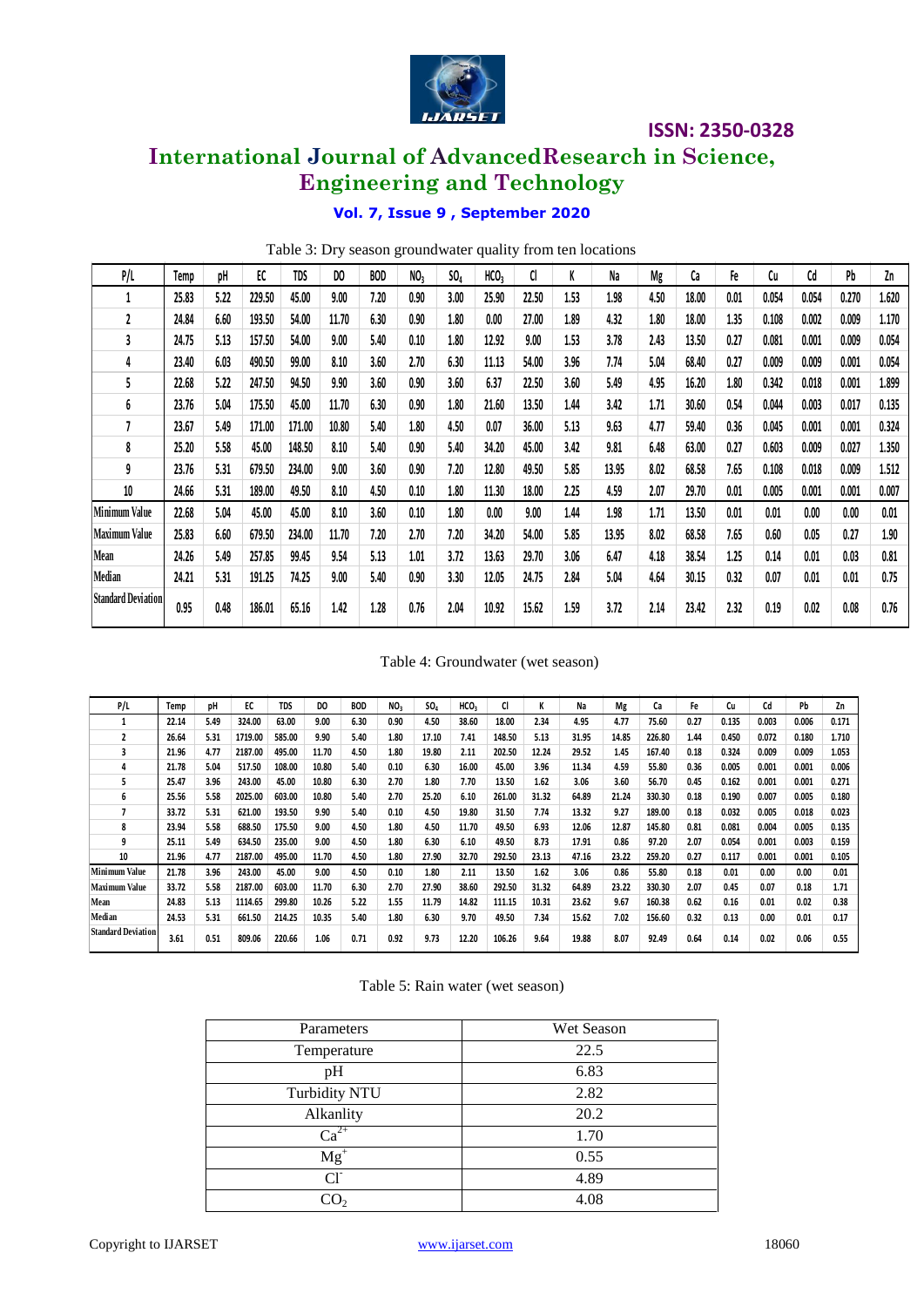

### **International Journal of AdvancedResearch in Science, Engineering and Technology**

#### **Vol. 7, Issue 9 , September 2020**

| EС           | $0.00\,$ |
|--------------|----------|
| Coliforms    | $0.00\,$ |
| Conductivity | 29.94    |

| Parameters      |            | A          |            | B          |            | $\mathsf{C}$ | D          |            | E          |            |  |  |
|-----------------|------------|------------|------------|------------|------------|--------------|------------|------------|------------|------------|--|--|
|                 | <b>DRY</b> | <b>WET</b> | <b>DRY</b> | <b>WET</b> | <b>DRY</b> | <b>WET</b>   | <b>DRY</b> | <b>WET</b> | <b>DRY</b> | <b>WET</b> |  |  |
| Temp.           | 24.61      | 24.61      | 24.65      | 24.65      | 25.46      | 22.61        | 25.01      | 25.01      | 24.75      | 24.75      |  |  |
| pH              | 6.14       | 6.21       | 6.21       | 6.45       | 6.12       | 6.27         | 6.22       | 6.54       | 6.13       | 6.22       |  |  |
| <b>TDS</b>      | 3.71       | 2.28       | 9.8        | 7.79       | 0.02       | 9.0          | 0.16       | 50         | 0.11       | 17.2       |  |  |
| Ca              | 30.97      | 78.76      | 38.0       | 69.92      | 38.0       | 79.81        | 36.96      | 58.91      | 17.1       | 56         |  |  |
| Mg              | 26.64      | 45.51      | 25.2       | 42.9       | 27.9       | 40           | 11.59      | 38.0       | 20.34      | 41.68      |  |  |
| DO.             | 4.75       | 3.00       | 4.78       | 3.66       | 4.61       | 3.2          | 4.70       | 3.82       | 4.91       | 5.35       |  |  |
| <b>BOD</b>      | 1.03       | 1.87       | 1.03       | 2.39       | 1.04       | 3.41         | 1.10       | 1.92       | 0.80       | 3.79       |  |  |
| $SO_4^2$        | 0.03       | 2.10       | 0.03       | 2.10       | 0.04       | 1.10         | 0.01       | 2.43       | 0.01       | 2.25       |  |  |
| NO <sub>3</sub> | 1.4        | 2.84       | 1.22       | 2.53       | 0.8        | 3.0          | 0.9        | 2.66       | 0.9        | 2.7        |  |  |
| Cl              | 10.8       | 16.6       | 10.8       | 17.6       | 11.7       | 23.2         | 9.9        | 24         | 11         | 23.6       |  |  |
| <b>TSS</b>      | 16.55      | 38.0       | 10.3       | 34.2       | 14.0       | 30.8         | 10.0       | 40.2       | 12         | 38         |  |  |
| EC              | 3.87       | 0.04       | 9.08       | 0.06       | 6.9        | 0.01         | 16.2       | 0.03       | 7.16       | 0.14       |  |  |

#### Table 6: Surface water (Stream water) dry and wet Season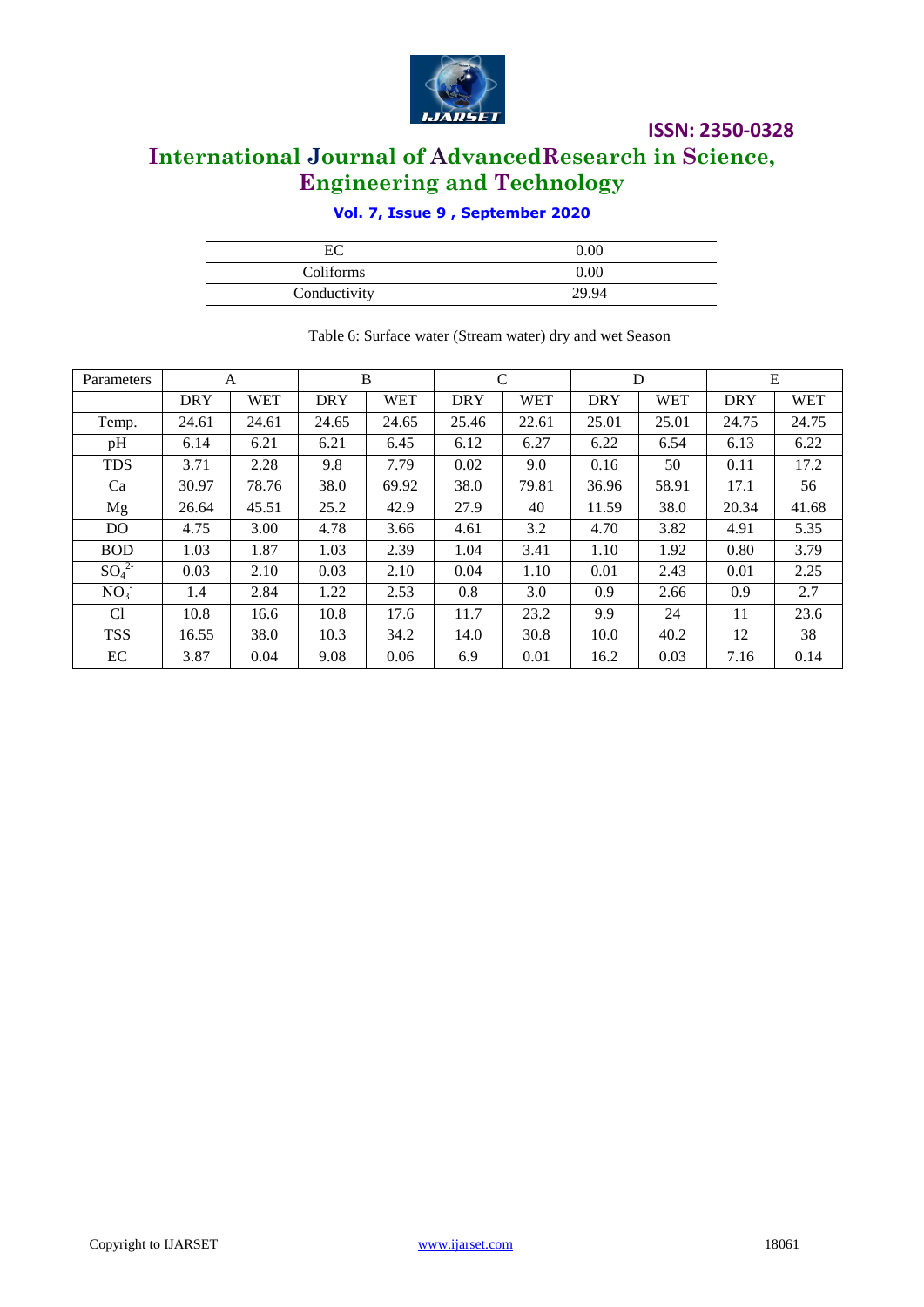

|                          |                                                                                                                            |        |                              |            |                      |       |                           |                       | <b>IJARSET</b> |                |                |                |                                                        |                 |                            |                 |       | <b>ISSN: 2350-0328</b> |                 |                    |              |               |                                   |                                  |                 |                 |       |                        |       |              |                 |                    |
|--------------------------|----------------------------------------------------------------------------------------------------------------------------|--------|------------------------------|------------|----------------------|-------|---------------------------|-----------------------|----------------|----------------|----------------|----------------|--------------------------------------------------------|-----------------|----------------------------|-----------------|-------|------------------------|-----------------|--------------------|--------------|---------------|-----------------------------------|----------------------------------|-----------------|-----------------|-------|------------------------|-------|--------------|-----------------|--------------------|
|                          | <b>International Journal of AdvancedResearch in Science, Engineering and Technology</b><br>Vol. 7, Issue 9, September 2020 |        |                              |            |                      |       |                           |                       |                |                |                |                |                                                        |                 |                            |                 |       |                        |                 |                    |              |               |                                   |                                  |                 |                 |       |                        |       |              |                 |                    |
|                          |                                                                                                                            |        |                              |            |                      |       |                           |                       |                |                |                |                |                                                        |                 |                            |                 |       |                        |                 |                    |              |               |                                   |                                  |                 |                 |       |                        |       |              |                 |                    |
|                          | Table 7: Watre Quality Index For Groundwater Wet Season                                                                    |        |                              |            |                      |       |                           |                       |                |                |                |                |                                                        |                 |                            |                 |       |                        |                 |                    |              |               |                                   |                                  |                 |                 |       |                        |       |              |                 |                    |
| Water Quality Parameter  | pH                                                                                                                         | TDS    | Cl                           | <b>SO4</b> | HCO <sub>3</sub>     |       | N <sub>03</sub>           | Ca                    | Mg             | Na             |                |                |                                                        |                 | <b>QUALITY RATING (qi)</b> |                 |       |                        |                 |                    |              |               |                                   |                                  |                 |                 |       |                        |       |              |                 |                    |
| WHO Standard Values (Si) | 7.5                                                                                                                        | 500    | 250                          | 100        | 100                  |       | 50                        | 75                    | $\overline{3}$ | 200            |                |                |                                                        |                 | $qi = (ci/si)*100$         |                 |       |                        |                 |                    |              |               |                                   | Parameter Index $(Si) = qi * Wi$ |                 |                 |       |                        |       |              |                 |                    |
| Relative Weight (Wi)     | 0.122                                                                                                                      | 0.148  |                              |            | $0.155$ 0.132 0.164  |       | $0.076$ 0.092 0.076 0.076 |                       |                |                |                |                |                                                        |                 |                            |                 |       |                        |                 |                    |              |               |                                   |                                  |                 |                 |       |                        |       |              | WQI             | Type of Water      |
| SAMPLE LOCATION CODE     |                                                                                                                            |        |                              |            | MEASURED VALUES (Ci) |       |                           |                       |                |                | pH             | TDS            | Cl                                                     | <b>SO4</b>      | HCO3                       | N <sub>03</sub> |       | Ca                     | Mg              | Na                 | pH           | TDS           | Cl                                | <b>SO4</b>                       | HCO3            | N <sub>03</sub> |       | Ca                     | Mg    | Na           |                 |                    |
|                          | 5.49                                                                                                                       | 63.00  | 18.00                        | 4.50       | 38.60                |       | 0.90                      | 75.60                 | 4.77           | 4.95           | 73.20          | 12.60          | 7.20                                                   | 4.50            | 38.60                      | 1.80            |       | 100.80                 | 159.00          | 2.48               | 8.93         | 1.86          | 1.12                              | 0.59                             | 6.33            |                 | 0.14  | 9.27                   | 12.08 | 0.19         | 40.52           | GOOD               |
| $\overline{2}$           | 5.31                                                                                                                       | 585.00 | 148.50                       | 17.10      | 7.41                 |       | 1.80                      | 226.80                | 14.85          | 31.95          | 70.80          | 117.00         | 59.40                                                  | 17.10           | 7.41                       | 3.60            |       | 302.40                 | 495.00          | 15.98              | 8.64         | 17.32         | 9.21                              | 2.26                             | 1.22            | 0.27            |       | 27.82                  | 37.62 | 1.21         | 105.56          | UNSUITABLE         |
| 3                        | 4.77                                                                                                                       | 495.00 | 202.50                       | 19.80      | 2.11                 |       | 1.80                      | 167.40                | 1.45           | 29.52          | 63.60          | 99.00          | 81.00                                                  | 19.80           | 2.11                       | 3.60            |       | 223.20                 | 48.33           | 14.76              | 7.76         | 14.65         | 12.56                             | 2.61                             | 0.35            | 0.27            |       | 20.53                  | 3.67  | $\vert$ 1.12 | 63.53           | POOR               |
| 4                        | 5.04                                                                                                                       | 108.00 | 45.00                        | 6.30       | 16.00                |       | 0.10                      | 55.80                 | 4.59           | 11.34          | 67.20          | 21.60          | 18.00                                                  | 6.30            | 16.00                      | 0.20            |       | 74.40                  | 153.00          | 5.67               | 8.20         | 3.20          | 2.79                              | 0.83                             | 2.62            |                 | 0.02  | 6.84                   | 11.63 | 0.43         | 36.56           | GOOD               |
| 5                        | 3.96                                                                                                                       | 45.00  | 13.50                        | 1.80       | 7.70                 |       | 2.70                      | 56.70                 | 3.60           | 3.06           | 52.80          | 9.00           | 5.40                                                   | 1.80            | 7.70                       | 5.40            |       | 75.60                  | 120.00          | 1.53               | 6.44         | 1.33          | 0.84                              | 0.24                             | 1.26            |                 | 0.41  | 6.96                   | 9.12  | 0.12         | 26.71           | GOOD               |
| $6^{1}$                  | 5.58                                                                                                                       | 603.00 | 261.00                       | 25.20      | 6.10                 |       | 2.70                      | 330.30                | 21.24          | 64.89          | 74.40          | 120.60         | 104.40                                                 | 25.20           | 6.10                       | 5.40            |       | 440.40                 | 708.00          | 32.45              | 9.08         | 17.85         | 16.18                             | 3.33                             | 1.00            | 0.41            |       | 40.52                  | 53.81 | 2.47         | 144.64          | <b>UNSUITABLE</b>  |
| 7                        | 5.31                                                                                                                       | 193.50 | 31.50                        | 4.50       | 19.80                |       | 0.10                      | 189.00                | 9.27           | 13.32          | 70.80          | 38.70          | 12.60                                                  | 4.50            | 19.80                      | 0.20            |       | 252.00                 | 309.00          | 6.66               | 8.64         | 5.73          | 1.95                              | 0.59                             | 3.25            |                 | 0.02  | 23.18                  | 23.48 | 0.51         | 67.35           | POOR               |
| 8<br>$\mathsf{Q}$        | 5.58                                                                                                                       | 175.50 | 49.50                        | 4.50       | 11.70                |       | 1.80                      | 145.80                | 12.87          | 12.06          | 74.40          | 35.10          | 19.80                                                  | 4.50            | 11.70                      | 3.60            |       | 194.40                 | 429.00          | 6.03               | 9.08         | 5.19          | 3.07                              | 0.59                             | 1.92            | 0.27<br>0.27    |       | 17.88                  | 32.60 | 0.46         | 71.07           | <b>POOR</b>        |
| 10 <sup>10</sup>         | 5.49<br>4.77                                                                                                               | 235.00 | 49.50<br>495.00 292.50 27.90 | 6.30       | 6.10<br>32.70        |       | 1.80<br>1.80              | 97.20<br>259.20 23.22 | 0.86           | 17.91<br>47.16 | 73.20<br>63.60 | 47.00<br>99.00 | 19.80<br>117.00                                        | 6.30<br>27.90   | 6.10<br>32.70              | 3.60<br>3.60    |       | 129.60<br>345.60       | 28.67<br>774.00 | 8.96<br>23.58      | 8.93<br>7.76 | 6.96<br>14.65 | 3.07                              | 0.83<br>18.14 3.68               | 1.00<br>5.36    |                 | 0.27  | 11.92<br>$31.80$ 58.82 | 2.18  | 0.68<br>1.79 | 35.84<br>142.28 | GOOD<br>UNSUITABLE |
|                          |                                                                                                                            |        |                              |            |                      |       |                           |                       |                |                |                |                | Table 8: Rain Water Water Quality Index For Wet Season |                 |                            |                 |       |                        |                 |                    |              |               |                                   |                                  |                 |                 |       |                        |       |              |                 |                    |
|                          |                                                                                                                            |        | TDS                          | C          | \$04                 | HCO3  | N <sub>03</sub>           | Ca                    |                | Na             |                |                |                                                        |                 |                            |                 |       |                        |                 |                    |              |               |                                   |                                  |                 |                 |       |                        |       |              |                 |                    |
| Water Quality Parameter  |                                                                                                                            | pH     |                              |            |                      |       |                           |                       | Mg             |                |                |                |                                                        |                 | QUALITY RATING (qi)        |                 |       |                        |                 |                    |              |               |                                   |                                  |                 |                 |       |                        |       |              |                 |                    |
| WHO Standard Values (Si) |                                                                                                                            | 75     | 500                          | 250        | 100                  | 100   | 50                        | 75                    |                | 200            |                |                |                                                        |                 | $qi = (ci/si)*100$         |                 |       |                        |                 |                    |              |               | Parameter Index $(S_i) = qi * Wi$ |                                  |                 |                 |       |                        |       |              |                 |                    |
| Relative Weight (Wi)     |                                                                                                                            | 0.122  | 0.148                        | 0.155      | 0.132                |       | $0.164$ $0.076$ $0.092$   |                       | 0.076          | 0.076          |                |                |                                                        |                 |                            |                 |       |                        |                 |                    |              |               |                                   |                                  |                 |                 |       |                        | WQI   |              | Type of Water   |                    |
| SAMPLE LOCATION CODE     |                                                                                                                            |        |                              |            |                      |       | MEASURED VALUES (Ci)      |                       |                |                | DН             | TDS            | C                                                      | S <sub>04</sub> | HCO3                       | NO3             | Ca    | Mg                     | Na              | pH                 | TDS          | C             | \$04                              | HCO3                             | N <sub>03</sub> | Ca              | Mg    | Na                     |       |              |                 |                    |
| A                        |                                                                                                                            | 8.03   | 33.77                        | 9.56       | 40.35                | 18.25 | 0.05                      | 99                    | 11.92          | 40.35          | 107.07         | 6.75           | 3.82                                                   | 40.35           | 18.25                      | 0.10            | 13.20 | 397.33                 | 20.18           | 13.06              | 1.00         | 0.59          | 5.33                              | 2.99                             | -0.01           |                 | 30.20 | 1.53                   | 55.93 |              | POOR            |                    |
| B                        |                                                                                                                            | 9.17   | 36.4                         | 5.62       | 39.97                | 22.81 | 0.07                      | 11.13                 | 10.69          | 39.97          | 122.27         | 7.28           | 2.25                                                   | 39.97           | 22.81                      | 0.14            | 14.84 | 356.33                 | 19,99           | 14.92              | 1.08         | 0.35          | 5.28                              | 3.74                             | 0.01            | 1.37            | 27.08 | 1.52                   | 55.34 |              | POOR            |                    |
|                          |                                                                                                                            | 8.67   | 30.2                         | 11.67      | 34.66                | 17.98 | 0.08                      | 9.71                  | 8.33           | 34.66          | 115.60         | 6,04           | 4.67                                                   | 34.66           | 17.98                      | 0.16            | 12.95 | 277.67                 | 17.33           | 14.10              | 0.89         | 0.72          | 4.58                              | 2.95                             | 0.01            | 1.19            | 21.10 | 1.32                   | 46.8' |              | GOD             |                    |
| $\mathbb{D}$             |                                                                                                                            | 8.87   | 50.53                        | 9.01       | 31.07                | 23.09 | 0.06                      |                       | $10.33$ 11.89  | 31.0           | 118.27         | 10.11          | 3.60                                                   | 31.07           | 23.09                      | 0.12            | 13.77 | 396.33                 | 15.54           | 14.43              | 1.50         | 0.56          | 4.10                              | 3.79                             | 0.01            | 1.27            | 30.12 | 1.18                   | 56.95 |              | POOR            |                    |
| E                        |                                                                                                                            | 8.57   | 33.07                        | 4.11       | 29.04                | 15.72 | 0.07                      | 7.11                  | 9.41           | 29.04          | 114.27         | 6.61           | 1.64                                                   |                 | 29.04 15.72                | 0.14            | 9.48  | 313.67                 |                 | $14.52$ 13.94 0.98 |              | 0.25          | 3.83                              | 2.58                             | 0.01            | 0.87            | 23.84 |                        | 47.41 |              | GOOD            |                    |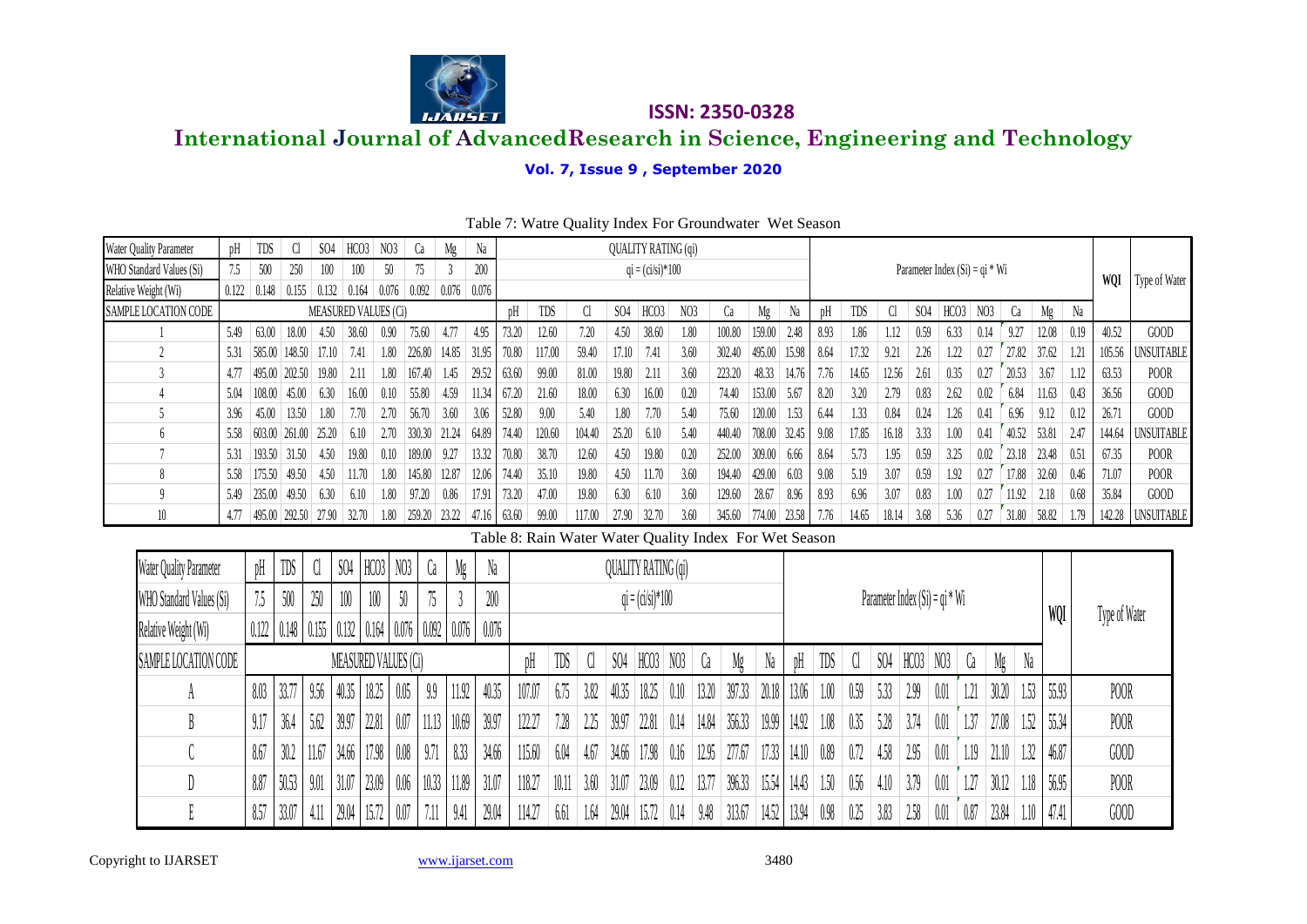

#### **Vol. 7, Issue 9 , September 2020**

|                          | <b>ISSN: 2350-0328</b><br><b>LIADSFT</b><br><b>International Journal of AdvancedResearch in Science, Engineering and Technology</b> |        |        |            |                      |                 |       |                               |       |       |       |      |      |                            |                 |        |         |      |       |      |      |                 |                                  |                 |      |        |      |            |                    |
|--------------------------|-------------------------------------------------------------------------------------------------------------------------------------|--------|--------|------------|----------------------|-----------------|-------|-------------------------------|-------|-------|-------|------|------|----------------------------|-----------------|--------|---------|------|-------|------|------|-----------------|----------------------------------|-----------------|------|--------|------|------------|--------------------|
|                          | Vol. 7, Issue 9, September 2020                                                                                                     |        |        |            |                      |                 |       |                               |       |       |       |      |      |                            |                 |        |         |      |       |      |      |                 |                                  |                 |      |        |      |            |                    |
|                          | Table 9: Surface Water For Water Quality Index For Wet Season                                                                       |        |        |            |                      |                 |       |                               |       |       |       |      |      |                            |                 |        |         |      |       |      |      |                 |                                  |                 |      |        |      |            |                    |
|                          |                                                                                                                                     |        |        |            |                      |                 |       |                               |       |       |       |      |      |                            |                 |        |         |      |       |      |      |                 |                                  |                 |      |        |      |            |                    |
| Water Quality Parameter  | pH                                                                                                                                  | TDS    | Cl     | <b>SO4</b> | HCO3                 | N <sub>03</sub> | Ca    | Mg                            | Na    |       |       |      |      | <b>QUALITY RATING (qi)</b> |                 |        |         |      |       |      |      |                 |                                  |                 |      |        |      |            |                    |
| WHO Standard Values (Si) | 7.5                                                                                                                                 | 500    | 250    | 100        | 100                  | 50              | 75    |                               | 200   |       |       |      |      | $qi = (ci/si)*100$         |                 |        |         |      |       |      |      |                 | Parameter Index $(Si) = qi * Wi$ |                 |      |        |      |            |                    |
| Relative Weight (Wi)     | 0.122                                                                                                                               | 0.148  | 0.155  | 0.132      | 0.164                | 0.076           |       | $0.092 \,   \, 0.076 \,   \,$ | 0.076 |       |       |      |      |                            |                 |        |         |      |       |      |      |                 |                                  |                 |      |        |      | <b>WQI</b> | Type of Water      |
| SAMPLE LOCATION CODE     |                                                                                                                                     |        |        |            | MEASURED VALUES (Ci) |                 |       |                               |       | рH    | TDS   | CI.  | SO4  | HCO <sub>3</sub>           | N <sub>03</sub> | Ca     | Mg      | Na   | pH    | TDS  | Cl   | SO <sub>4</sub> | HCO3                             | N <sub>03</sub> | Ca   | Mg     | Na   |            |                    |
| A(DRY)                   | 6.14                                                                                                                                | 3.71   | 10.8   | 0.03       | 2.92                 | 1.4             | 30.97 | 26.64                         | 1.74  | 81.87 | 0.74  | 4.32 | 0.03 | 2.92                       | 2.80            | 41.29  | 888.00  | 0.87 | 9.99  | 0.11 | 0.67 | 0.00            | 0.48                             | 0.21            | 3.80 | 67.49  | 0.07 | 82.82      | VERY POOR          |
| A(WET)                   | 6.21                                                                                                                                | 2.28   | 16.6   | 2.1        | 9.8                  | 2.84            | 78.76 | 45.51                         | 0.27  | 82.80 | 0.46  | 6.64 | 2.10 | 9.80                       | 5.68            | 105.01 | 1517.00 | 0.14 | 10.10 | 0.07 | 1.03 | 0.28            | 1.61                             | 0.43            | 9.66 | 115.29 | 0.01 | 138.48     | UNFIT FOR DRINKING |
| B(DRY)                   | 6.21                                                                                                                                | 9.8    | 10.8   | 0.03       | 0.01                 | 1.22            | 38    | 25.2                          | 1.77  | 82.80 | 1.96  | 4.32 | 0.03 | 0.01                       | 2.44            | 50.67  | 840.00  | 0.89 | 10.10 | 0.29 | 0.67 | 0.00            | 0.00                             | 0.19            | 4.66 | 63.84  | 0.07 | 79.82      | VERY POOR          |
| B(WET)                   | 6.45                                                                                                                                | 7.79   | 17.6   | 2.1        | 0.41                 | 2.53            | 69.92 | 42.9                          | 0.26  | 86.00 | 1.56  | 7.04 | 2.10 | 0.41                       | 5.06            | 93.23  | 1430.00 | 0.13 | 10.49 | 0.23 | 1.09 | 0.28            | 0.07                             | 0.38            | 8.58 | 108.68 | 0.01 | 129.81     | UNFIT FOR DRINKING |
| C(DRY)                   | 6.12                                                                                                                                | 0.02   | 11.7   | 0.04       | 3.12                 | 0.8             | 38    | 27.9                          | 4.36  | 81.60 | 0.00  | 4.68 | 0.04 | 3.12                       | 1.60            | 50.67  | 930.00  | 2.18 | 9.96  | 0.00 | 0.73 | 0.01            | 0.51                             | 0.12            | 4.66 | 70.68  | 0.17 | 86.83      | VERY POOR          |
| C(WET)                   | 6.27                                                                                                                                |        | 23.2   | 1.1        | 7.92                 |                 | 79.81 | 40                            | 1.04  | 83.60 | 1.80  | 9.28 | 1.10 | 7.92                       | 6.00            | 106.41 | 1333.33 | 0.52 | 10.20 | 0.27 | 1.44 | 0.15            | 1.30                             | 0.46            | 9.79 | 101.33 | 0.04 | 124.9      | UNFIT FOR DRINKING |
| D(DRY)                   | 6.22                                                                                                                                | 0.16   | 9.9    | $0.01\,$   | 1.94                 | 0.9             | 36.96 | 11.59                         | 4.73  | 82.93 | 0.03  | 3.96 | 0.01 | 1.94                       | 1.80            | 49.28  | 386.33  | 2.37 | 10.12 | 0.00 | 0.61 | 0.00            | 0.32                             | 0.14            | 4.53 | 29.36  | 0.18 | 45.27      | GOOD               |
| D(WET)                   | 6.54                                                                                                                                | $50\,$ | $24\,$ | 2.43       | 2.34                 | 2.66            | 58.91 | 38                            | 1.23  | 87.20 | 10.00 | 9.60 | 2.43 | 2.34                       | 5.32            | 78.55  | 1266.67 | 0.62 | 10.64 | 1.48 | 1.49 | 0.32            | 0.38                             | 0.40            | 7.23 | 96.27  | 0.05 | 118.25     | UNFIT FOR DRINKING |
| E(DRY)                   | 6.13                                                                                                                                | 0.11   | 11     | 0.01       | 3.16                 | 0.9             | 17.1  | 20.34                         | 0.45  | 81.73 | 0.02  | 4.40 | 0.01 | 3.16                       | 1.80            | 22.80  | 678.00  | 0.23 | 9.97  | 0.00 | 0.68 | 0.00            | 0.52                             | 0.14            | 2.10 | 51.53  | 0.02 | 64.96      | POOR               |
| E(WET)                   | 6.22                                                                                                                                |        | 23.6   | 2.25       | 3.56                 |                 | 56    | 41.68                         | 0.92  | 82.93 | 3.44  | 9.44 | 2.25 | 3.56                       | 5.40            | 74.67  | 1389.33 | 0.46 | 10.12 | 0.51 | 1.46 | 0.30            | 0.58                             | 0.41            | 6.87 | 105.59 | 0.03 | 125.88     | UNFIT FOR DRINKING |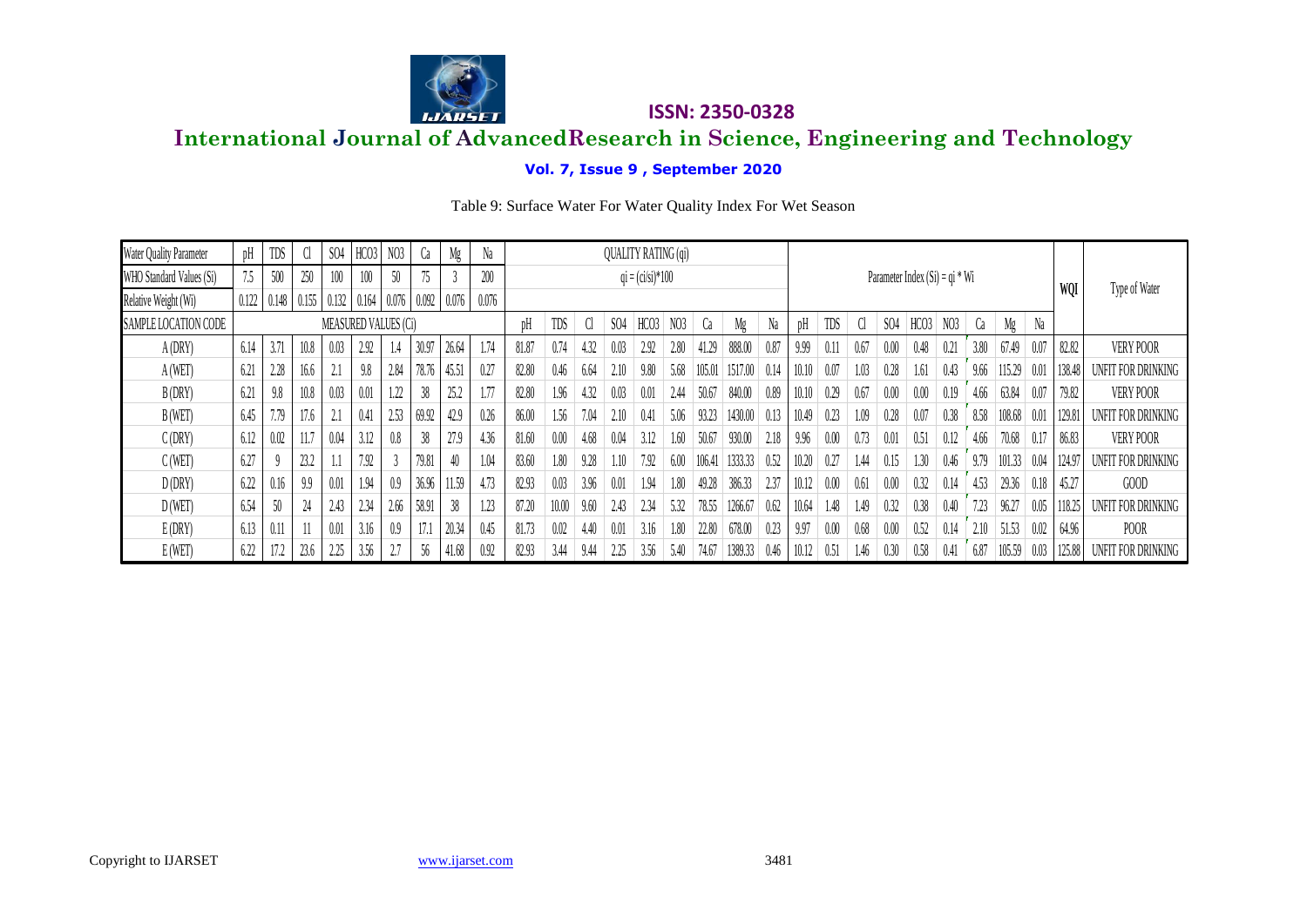

### **International Journal of Advanced Research in Science, Engineering and Technology**

**Vol. 8, Issue 9 , September 2021**

#### **ESTIMATED COST OF WATER SOURCE DEVELOPMENT**

The estimated cost of water source development for Ozoro community gotten from primary and secondary data is shown in Table 10.

The population is 186,000 as obtained from national census 2006.

Litre per capital demand is 98litre per person per day (Sawere and Ibuku, 2016)

Yearly water demand is  $98*186,000*365=6,653,220,000$ lcp

Cost benefit analysis (CBA) = cost/water demand.

Cost rating is obtained by comparing the CBA of each of the three souces with lowest CBA value being the best and the highest being the worst (Jesper and Johnson, 2014

#### Table 10: Estimated Cost of Water Source Development

|                             | Description                    |                | $Cost (\mathbb{H})$ |                  |
|-----------------------------|--------------------------------|----------------|---------------------|------------------|
| $\ensuremath{\mathrm{S/N}}$ |                                | Groundwater    | Rainwater           | Surface water    |
| $\mathbf{1}$                | <b>PRELIMINARIES</b>           |                |                     |                  |
|                             | Site preparation               | 200,000.00     | 800,000.00          | 1,200,000.00     |
|                             | Hydrological survey            | 150,000.00     |                     | 750,000.00       |
|                             | Detail design                  | 500,000.00     | 1,500,000.00        | 1,000,000.00     |
|                             | Site Acquisition               | 2,000,000.00   | 300,000.00          | 3,000,000.00     |
| $\overline{2}$              | <b>CAPITAL COST</b>            |                |                     |                  |
|                             | Borehole Drilling/             | 273,230,880.00 |                     |                  |
|                             | appurtenances                  |                |                     |                  |
|                             | Surfacewater Intake structures |                |                     | 816,154,400.00   |
|                             | Rainwater harvesting           |                | 326,461,760.00      |                  |
|                             | structures                     |                |                     |                  |
|                             | Storage                        | 91,992,000.00  | 446,528,000.00      | 204,260,000.00   |
| 3                           | <b>REOCCURRENT</b>             |                |                     |                  |
|                             | <b>EXPENDITURES</b>            |                |                     |                  |
|                             | Operation and maintenance      | 14,261,144.00  | 122,559,000.00      | 105,020,720.00   |
|                             | cost (per year)                |                |                     |                  |
|                             | Treatment                      | 114,992,000.00 | 98,463,840.00       | 195,392,000.00   |
|                             | <b>TOTAL COST</b>              | 497,325,994.00 | 999,312,600.00      | 1,131,385,120.00 |
|                             | $CBA$ ( $N/L$ )                | 74.33          | 152.20              | 170.05           |

**CRITERIA RATING FOR THE VARIOUS SOURCES**

The results of the criteria rating for the three water source are summarized in Tables 11 to 13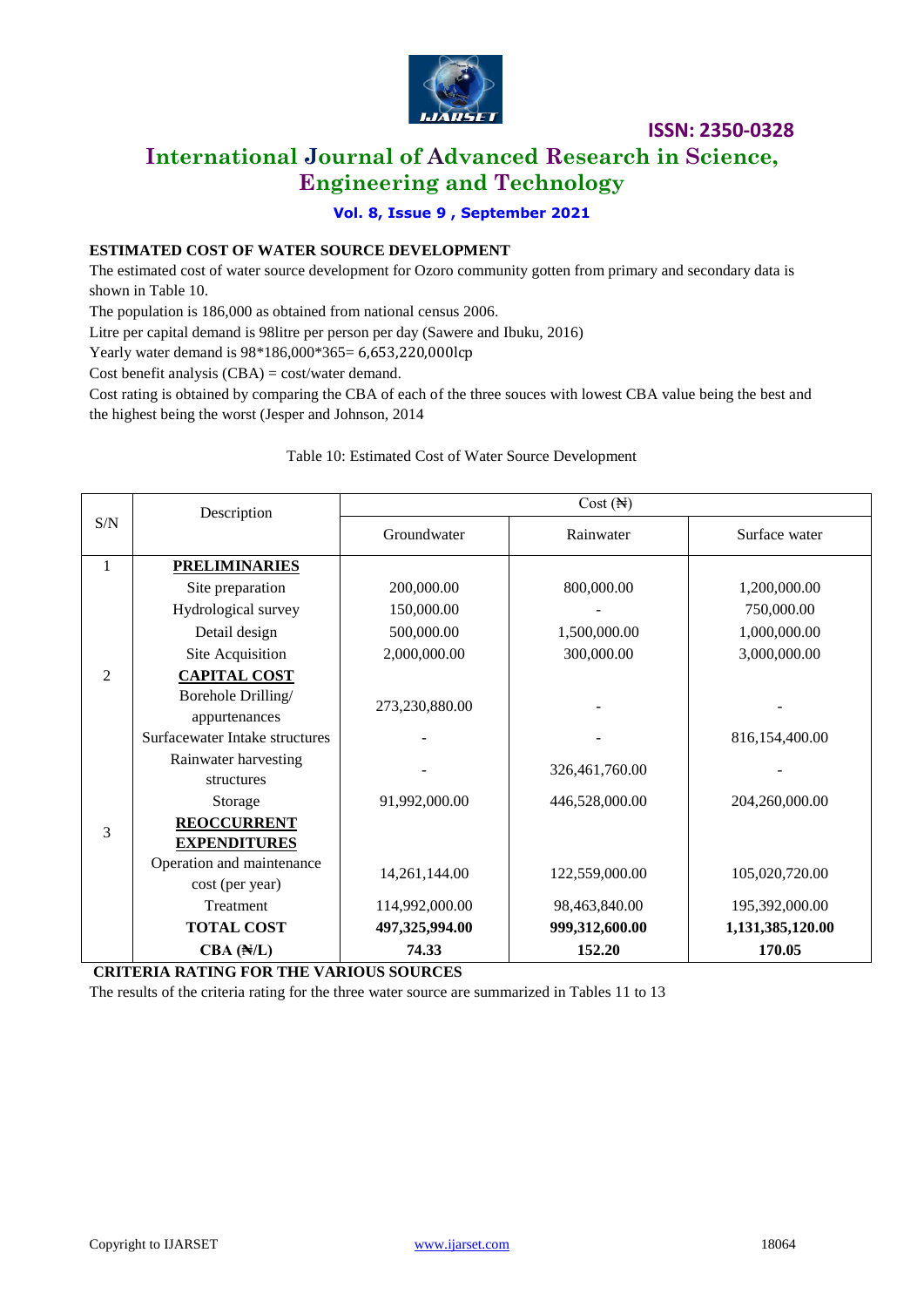

### **International Journal of Advanced Research in Science, Engineering and Technology**

#### **Vol. 8, Issue 9 , September 2021**

Table 11: Criteria Rating for Groundwater

| Location | Quality    |           | Capacity  |           | Cost |      |  |
|----------|------------|-----------|-----------|-----------|------|------|--|
|          | Wet        | Dry       | Wet       | Dry       | Wet  | Dry  |  |
|          | good       | Good      | Excellent | good      | Good | good |  |
| 2        | unsuitable | Excellent | Excellent | excellent | Good | good |  |
| 3        | poor       | Excellent | Excellent | excellent | Good | good |  |
| 4        | good       | Good      | Good      | average   | Good | good |  |
| 5        | good       | Good      | Excellent | excellent | Good | good |  |
| 6        | unsuitable | Excellent | Excellent | excellent | Good | good |  |
| ⇁        | poor       | Good      | Excellent | excellent | Good | good |  |
| 8        | poor       | Good      | Good      | poor      | Good | good |  |
| 9        | good       | Poor      | Average   | excellent | Good | good |  |
| 10       | unsuitable | Excellent | Excellent | good      | Good | good |  |

Table 12: Criteria Rating for Rain Water

| Location | Quality |            |         | Capacity   | Cost |      |  |
|----------|---------|------------|---------|------------|------|------|--|
|          | Wet     | Dry        | Wet     | Dry        | Wet  | Dry  |  |
|          | poor    | Unsuitable | good    | unsuitable | poor | poor |  |
| 2        | poor    | Unsuitable | good    | unsuitable | poor | poor |  |
| 3        | good    | Unsuitable | good    | unsuitable | poor | poor |  |
| 4        | poor    | Unsuitable | average | unsuitable | poor | poor |  |
|          | good    | Unsuitable | good    | unsuitable | poor | poor |  |

#### Table 13: Criteria Rating for Surface Water

| Location | Quality    |      | Capacity  | Cost       |      |      |
|----------|------------|------|-----------|------------|------|------|
|          | Wet        | Dry  | Wet       | Dry        | Wet  | Dry  |
|          | unsuitable | poor | excellent | good       | poor | poor |
| 2        | unsuitable | poor | excellent | average    | poor | poor |
| 3        | unsuitable | poor | good      | unsuitable | poor | poor |
|          | unsuitable | good | excellent | poor       | poor | poor |
|          | unsuitable | poor | excellent | poor       | poor | poor |

#### **Percentage rating of alternative sources**

The VIKOR method involves the use of linguistic variable scale which requires the various grade rating of alternative sources and since the sources in this project were rated in more than one location it is required that they are expressed in percentages. The percentage rating, (Table 14) were computed using data from Tables 11 to Table 13.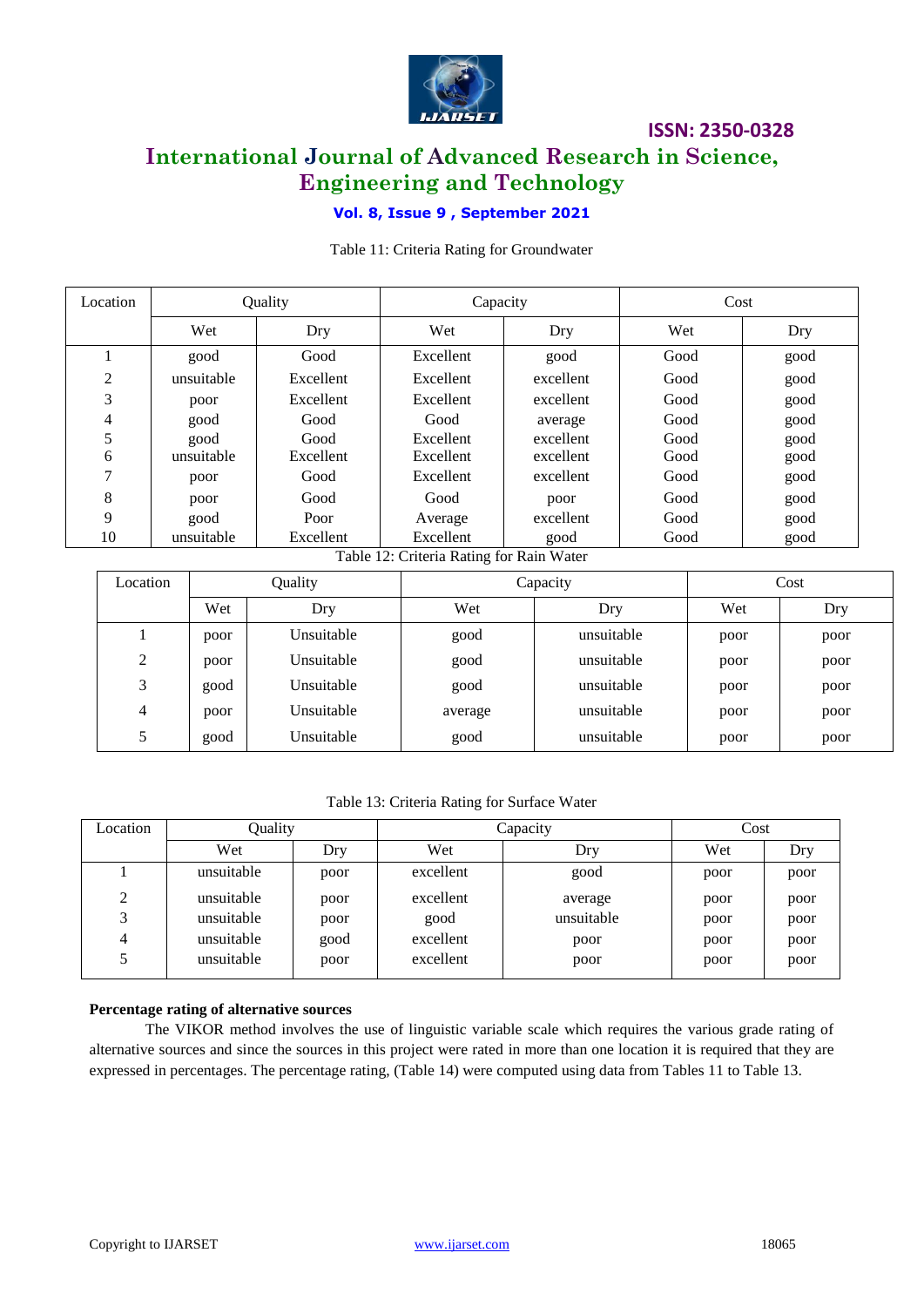

### **International Journal of Advanced Research in Science, Engineering and Technology**

### **Vol. 8, Issue 9 , September 2021**

|                 |                 | <b>GROUND</b>    |                  | <b>RAIN</b>      |                  |                  | <b>SURFACE</b>   |
|-----------------|-----------------|------------------|------------------|------------------|------------------|------------------|------------------|
| <b>CRITERIA</b> | <b>GRADE</b>    | Wet              | Dry              | Wet              | Dry              | Wet              | Dry              |
|                 | Excellent (g1)  | $\overline{0}$   | 0.4              | $\boldsymbol{0}$ | $\boldsymbol{0}$ | $\mathbf{0}$     | $\boldsymbol{0}$ |
|                 | Good $(g2)$     | 0.4              | 0.5              | $\boldsymbol{0}$ | $\boldsymbol{0}$ | $\boldsymbol{0}$ | $0.2\,$          |
|                 | Average (g3)    | $\boldsymbol{0}$ | $\boldsymbol{0}$ | $\boldsymbol{0}$ | $\boldsymbol{0}$ | $\boldsymbol{0}$ | $\boldsymbol{0}$ |
|                 | Poor $(g4)$     | 0.3              | 0.1              | 1                | $\boldsymbol{0}$ | $\boldsymbol{0}$ | $0.8\,$          |
| <b>QUALITY</b>  | Unsuitable (g5) | 0.3              | $\boldsymbol{0}$ | $\boldsymbol{0}$ | $\mathbf{1}$     | 1                | $\boldsymbol{0}$ |
|                 | Excellent (g1)  | 0.7              | 0.6              | $\mathbf{0}$     | $\boldsymbol{0}$ | $0.8\,$          | $\Omega$         |
|                 | Good $(g2)$     | 0.2              | 0.2              | 1                | $\boldsymbol{0}$ | 0.2              | 0.2              |
|                 | Average (g3)    | 0.1              | 0.1              | $\boldsymbol{0}$ | $\boldsymbol{0}$ | $\boldsymbol{0}$ | 0.2              |
|                 | Poor $(g4)$     | $\mathbf{0}$     | 0.1              | $\boldsymbol{0}$ | $\boldsymbol{0}$ | $\boldsymbol{0}$ | 0.4              |
| <b>CAPACITY</b> | Unsuitable (g5) | $\boldsymbol{0}$ | $\boldsymbol{0}$ | $\boldsymbol{0}$ | $\mathbf{1}$     | $\boldsymbol{0}$ | 0.2              |
|                 | Excellent (g1)  | $\mathbf{0}$     | $\mathbf{0}$     | $\mathbf{0}$     | $\mathbf{0}$     | $\boldsymbol{0}$ | $\mathbf{0}$     |
|                 | Good $(g2)$     | 1                | $\mathbf{1}$     | $\boldsymbol{0}$ | $\boldsymbol{0}$ | $\boldsymbol{0}$ | $\boldsymbol{0}$ |
|                 | Average (g3)    | $\mathbf{0}$     | $\mathbf{0}$     | $\mathbf{0}$     | $\boldsymbol{0}$ | $\boldsymbol{0}$ | $\boldsymbol{0}$ |
|                 | Poor $(g4)$     | $\mathbf{0}$     | $\boldsymbol{0}$ | 1                | 1                | 1                | $\mathbf{1}$     |
|                 | Unsuitable (g5) | $\mathbf{0}$     | $\boldsymbol{0}$ | $\boldsymbol{0}$ | $\boldsymbol{0}$ | $\boldsymbol{0}$ | $\boldsymbol{0}$ |
|                 | Poor $(g4)$     | $\boldsymbol{0}$ | $\boldsymbol{0}$ | $\boldsymbol{0}$ | $\boldsymbol{0}$ | $\mathbf{1}$     |                  |
| <b>COST</b>     | Unsuitable (g5) | $\boldsymbol{0}$ | $\boldsymbol{0}$ | $\boldsymbol{0}$ | $\boldsymbol{0}$ | $\boldsymbol{0}$ | $\boldsymbol{0}$ |

Table 14 Percentage Rating of Alternatives

**VIKOR Result for Wet Season**

Tables 15 to 20 are the presentation of the results obtained using the VIKOR approach

Table 15: Fuzzy decision matrix for wet season

|                 |                   | accipion maain for wet beabon |             |                  |
|-----------------|-------------------|-------------------------------|-------------|------------------|
| <b>CRITERIA</b> | <b>GRADE</b>      | <b>GROUND</b>                 | <b>RAIN</b> | <b>SURFACE</b>   |
|                 | Excellent (g1)    | $\overline{0}$                | $\theta$    | $\mathbf{0}$     |
|                 | Good $(g2)$       | 0.4                           | 0.4         | $\mathbf{0}$     |
|                 | Average $(g3)$    | $\boldsymbol{0}$              | $\theta$    | $\boldsymbol{0}$ |
|                 | Poor $(g4)$       | 0.3                           | 0.6         | $\mathbf{0}$     |
| <b>QUALITY</b>  | Unsuitable $(g5)$ | 0.3                           | $\theta$    |                  |
|                 | Excellent $(g1)$  | 0.7                           | $\theta$    | 0.8              |
|                 | Good $(g2)$       | 0.2                           | 0.6         | 0.2              |
|                 | Average $(g3)$    | 0.1                           | 0.4         | $\mathbf{0}$     |
|                 | Poor $(g4)$       | $\theta$                      | 0           | $\mathbf{0}$     |
| <b>CAPACITY</b> | Unsuitable $(g5)$ | $\overline{0}$                | $\theta$    | $\mathbf{0}$     |
|                 | Excellent $(g1)$  | $\theta$                      | $\Omega$    | 0.2              |
|                 | Good $(g2)$       | $\boldsymbol{0}$              | $\theta$    | 0.2              |
|                 | Average $(g3)$    | $\theta$                      | 0.2         | $\mathbf{0}$     |
| COST            | Poor $(g4)$       | 0.6                           | 0.8         | $\boldsymbol{0}$ |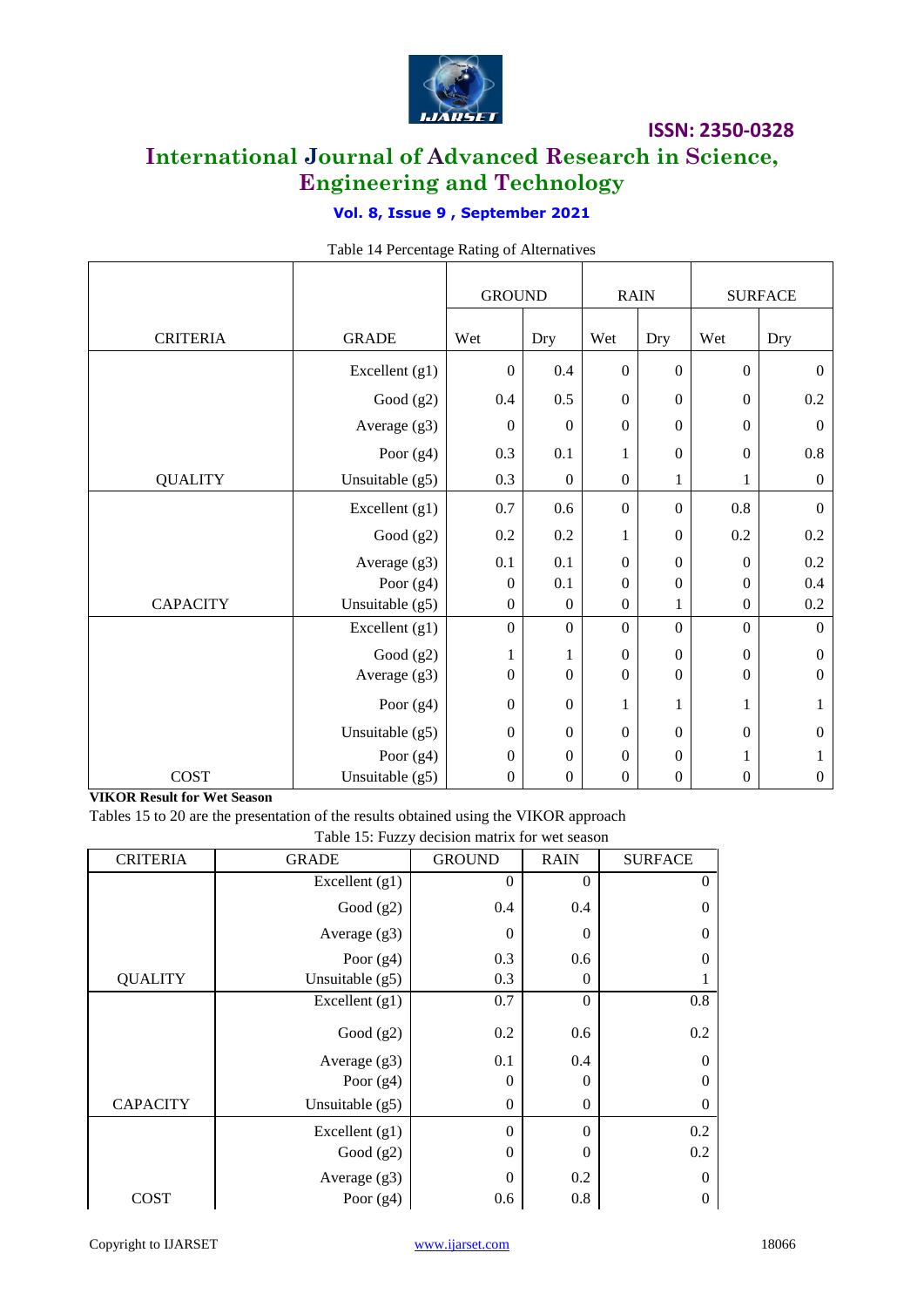

## **International Journal of Advanced Research in Science, Engineering and Technology**

|                 |   | Unsuitable $(g5)$                              |     | 0.4                                                                  | $\overline{0}$                      | $0.6\,$ |
|-----------------|---|------------------------------------------------|-----|----------------------------------------------------------------------|-------------------------------------|---------|
|                 |   |                                                |     | Table16: Fuzzy Weight (FZW), Mean FZW and Standard Deviation         |                                     |         |
|                 |   | FUZZY WEIGHT $(x_{ii})$                        |     | <b>MEAN</b>                                                          | <b>STANDARD</b><br><b>DEVIATION</b> |         |
|                 |   | <b>GROUND</b><br><b>RAIN</b><br><b>SURFACE</b> |     |                                                                      |                                     | $(S_i)$ |
|                 | A | 2.7                                            | 3   | $\Omega$                                                             | 1.9                                 | 1.35    |
| <b>QUALITY</b>  | B | 3.4                                            | 4   | $\theta$                                                             | 2.4667                              | 1.76    |
|                 | C | 4.1                                            | 5   | $\theta$                                                             | 3.0333                              | 2.18    |
|                 | D | 5.4                                            | 6   | 2                                                                    | 4.4667                              | 1.76    |
|                 | A | 7.1                                            | 4.8 | 7.6                                                                  | 6.5                                 | 1.22    |
| <b>CAPACITY</b> | B | 8.1                                            | 5.8 | 8.6                                                                  | 7.5                                 | 1.22    |
|                 | C | 9.1                                            | 6.8 | 9.6                                                                  | 8.5                                 | 1.22    |
|                 | D | 9.5                                            | 8.2 | 9.8                                                                  | 9.1667                              | 0.69    |
|                 | A | 0.6                                            | 1.4 | 2.8                                                                  | 1.6                                 | 0.91    |
| <b>COST</b>     | B | $\Omega$                                       | 1.2 | 3.2                                                                  | 1.4667                              | 1.32    |
|                 | C | 1.8                                            | 3.4 | 3.6                                                                  | 2.9333                              | 0.81    |
|                 | D | 3.2                                            | 4.6 | 5                                                                    | 4.2667                              | 0.77    |
|                 |   |                                                |     | Table 17: Important FZW ( $W_i$ ), Best FZW, and Worse FZW ( $X_i$ ) |                                     |         |

### **Vol. 8, Issue 9 , September 2021**

|                      | <b>BEST</b>    | <b>WORSE</b>     | $W_i^*(Xij^* - Xij)/(Xij^* - Xij^*)$ |                  |                  |
|----------------------|----------------|------------------|--------------------------------------|------------------|------------------|
| <b>IMPORTANT FZW</b> | <b>FZW</b>     | <b>FZW</b>       | <b>GROUND</b>                        | <b>RAIN</b>      | <b>SURFACE</b>   |
| 0.08                 | 3              | $\boldsymbol{0}$ | 0.0075071                            | $\boldsymbol{0}$ | 0.07507131       |
| 0.10                 | $\overline{4}$ | $\boldsymbol{0}$ | 0.0147016                            | $\boldsymbol{0}$ | 0.09801098       |
| 0.12                 | 5              | $\boldsymbol{0}$ | 0.021797                             | $\boldsymbol{0}$ | 0.12109432       |
| 0.10                 | 6              | $\overline{2}$   | 0.0147016                            | $\boldsymbol{0}$ | 0.09801098       |
| 0.07                 | 7.6            | 4.8              | 0.0121159                            | 0.0678           | $\boldsymbol{0}$ |
| 0.07                 | 8.6            | 5.8              | 0.0121159                            | 0.0678           | $\Omega$         |
| 0.07                 | 9.6            | 6.8              | 0.0121159                            | 0.0678           | $\Omega$         |
| 0.04                 | 9.8            | 8.2              | 0.0072454                            | 0.0386           | $\Omega$         |
| 0.05                 | 2.8            | 0.6              | 0.0505945                            | 0.0322           | $\Omega$         |
| 0.07                 | 3.2            | $\mathbf{0}$     | 0.0734497                            | 0.0459           | $\Omega$         |
| 0.04                 | 3.6            | 1.8              | 0.0448253                            | 0.005            | $\Omega$         |
| 0.04                 | 5              | 3.2              | 0.0429437                            | 0.0095           | $\boldsymbol{0}$ |
| 0.03                 | 3.7            | 2.4              | $\mathbf{0}$                         | 0.0296           | 0.015918         |
| 0.04                 | 4.4            | 2.8              | $\boldsymbol{0}$                     | 0.0378           | 0.0094581        |
| 0.05                 | 5.1            | 3.2              | $\boldsymbol{0}$                     | 0.0486           | 0.00255697       |
| 0.04                 | 6.4            | 4.8              | $\boldsymbol{0}$                     | 0.0378           | 0.0094581        |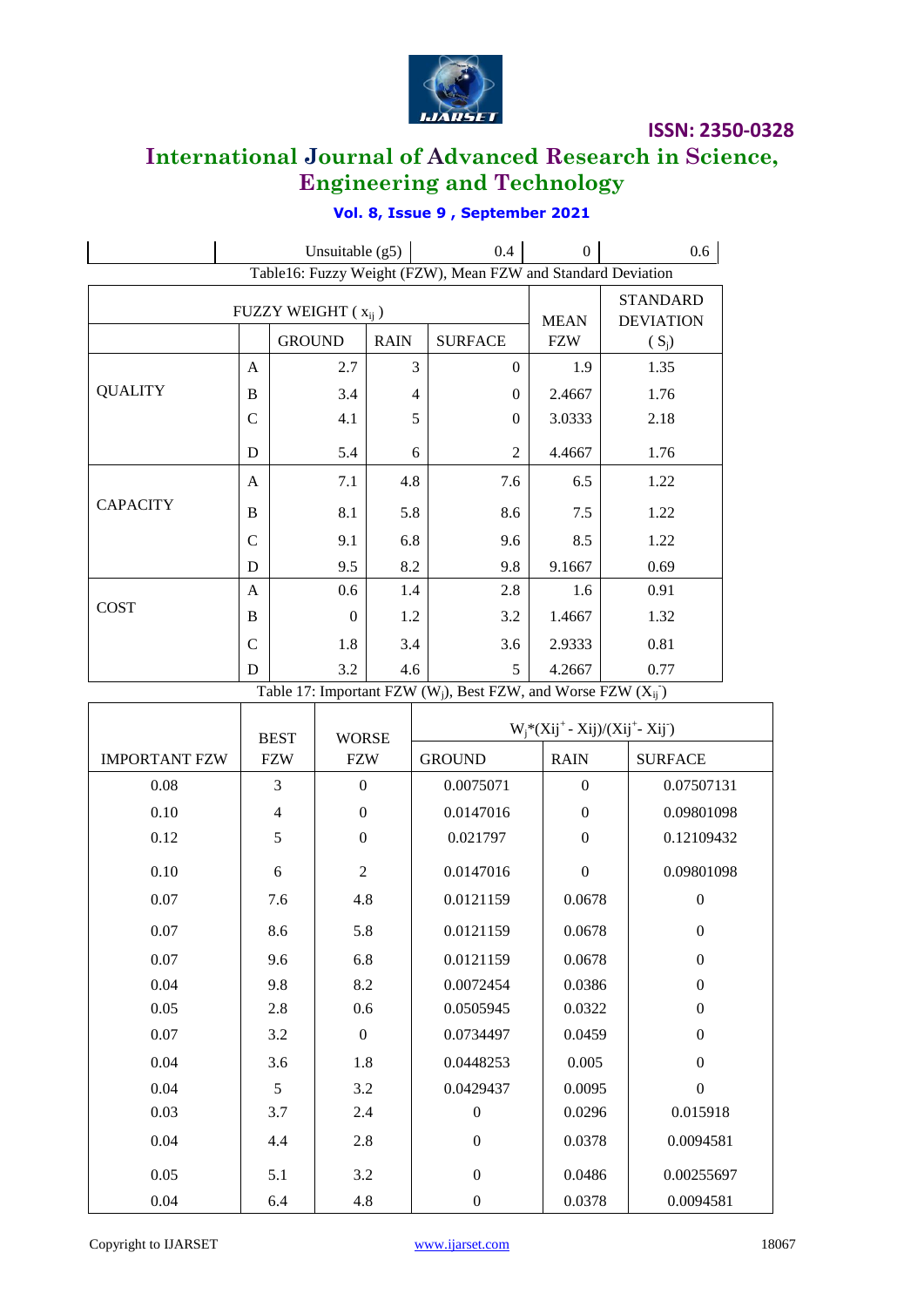

### **International Journal of Advanced Research in Science, Engineering and Technology**

#### **Vol. 8, Issue 9 , September 2021**

|               | Table 18 Score, Rank |                |               |             |                |              |            |  |  |  |  |  |
|---------------|----------------------|----------------|---------------|-------------|----------------|--------------|------------|--|--|--|--|--|
|               |                      |                |               |             |                | <b>MAX</b>   | <b>MIN</b> |  |  |  |  |  |
| $SCORE(S_i)$  |                      |                |               | $RANK(R_i)$ | <b>SCORE</b>   | <b>SCORE</b> |            |  |  |  |  |  |
| <b>GROUND</b> | <b>RAIN</b>          | <b>SURFACE</b> | <b>GROUND</b> | <b>RAIN</b> | <b>SURFACE</b> | $Si+$        | $Si-$      |  |  |  |  |  |
| 0.314114      | 0.4886               | 0.4295788      | 0.0734497     | 0.0678      | 0.1210943      | 0.488625     | 0.31411    |  |  |  |  |  |

#### Table 19: Index VIKOR

| <b>MAX. RANK</b> | <b>MIN RANK</b> |               | <b>INDEX VIKOR(O)</b> |         |  |
|------------------|-----------------|---------------|-----------------------|---------|--|
| $Ri+$            | R <sub>i</sub>  | <b>GROUND</b> | <b>RAIN</b>           | SURFACE |  |
| 0.121094316      | 0.06784926      | 0.9474087     | 0.5                   | 0.1692  |  |

#### Table 20: Check for compromise

| $A1-A2$ | D <sub>O</sub> | condition 1<br>check |
|---------|----------------|----------------------|
| 0.4474  | 0.25           | Satisfied            |

#### **VIKOR Result for Dry Season**

VIKOR method for dry season is a repetition of the wet season VIKOR method demonstrated above only that the data used are those obtained in the dry season. To save space only the final result for the dry season is presented on Table 21

| Table 21: VIKOR Result for Dry Season |  |             |                |         |      |             |
|---------------------------------------|--|-------------|----------------|---------|------|-------------|
|                                       |  |             |                |         |      |             |
| <b>INDEX VIKOR(O)</b>                 |  |             |                |         |      | condition 1 |
| <b>GROUND</b>                         |  | <b>RAIN</b> | <b>SURFACE</b> | $A1-A2$ | DO   | check       |
|                                       |  |             | 0.4778867      | 0.5221  | 0.25 | Satisfied   |

#### **VI. CONCLUSION**

VIKOR results show ground water is 0.9474, Rain water is 0.5 and Surface water is 0.1692 for the wet season, while for the dry season, underground water is 1, Rain water is 0, Surface water is 0. 4778. This shows that the VIKOR method rank underground as best source for both seasons, rain water second in wet season and last in the dry season, surface water is last for the wet season and second for the dry season.It could be clearly seen that ground water is best alternative. This is as a result of its good WQI and Capacity rating for both seasons. However, considering the poor ratings of rain water one could have quickly suggested that it will be the least in performance whereas rain water was rated as the second best in the wet season. This can only be achieved as a result of the logical and systematical approach that is embedded in multicriteria decision making tools. Surface water being the second best in the wet season was rated last in the wet season.

#### Copyright to IJARSET [www.ijarset.com](http://www.ijarset.com/) 18068